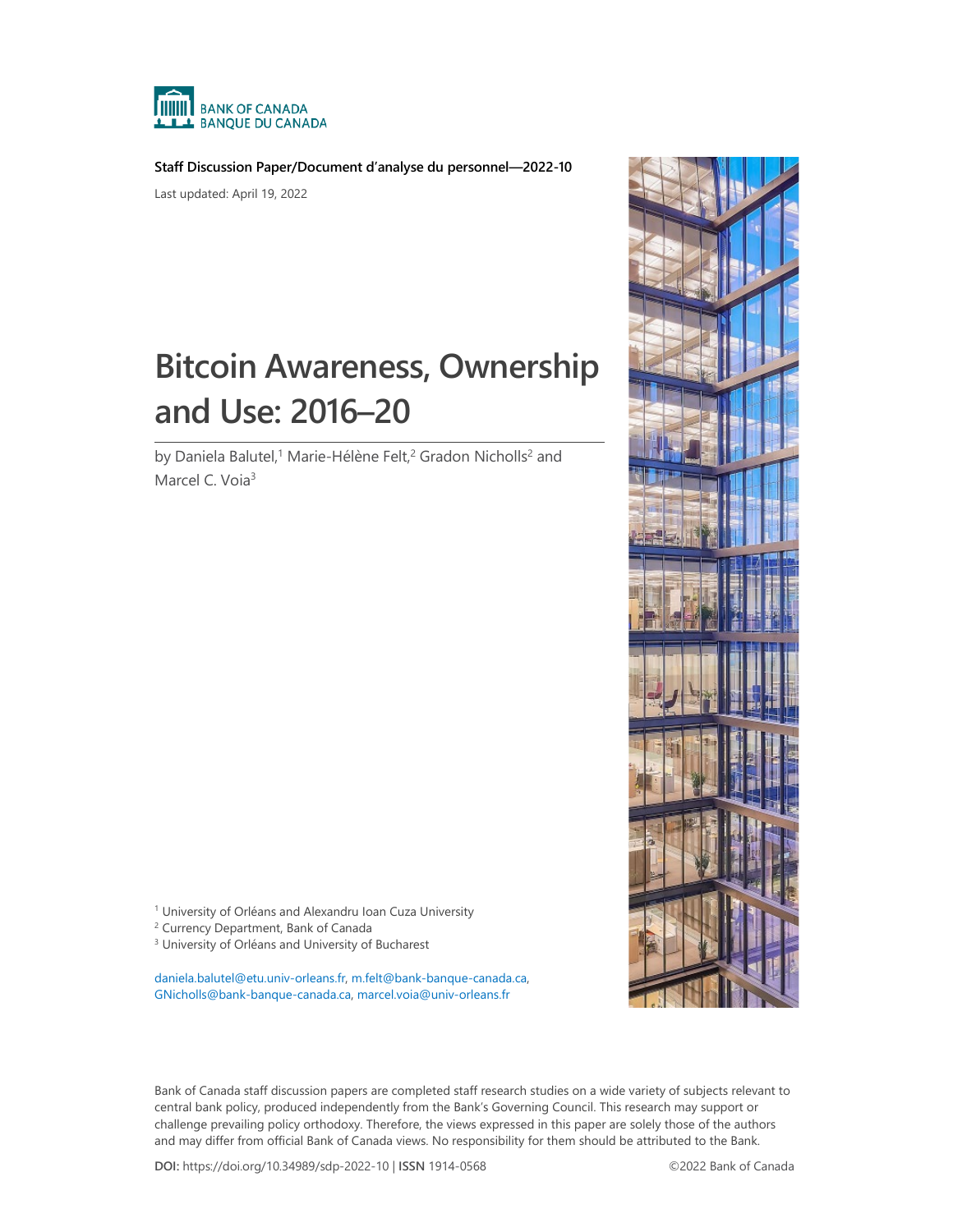# **Acknowledgements**

We thank Ted Garanzotis, Alejandro Garcia, Chris Henry, Kim P. Huynh and Francisco Rivadeneyra for their helpful comments and suggestions, and Heng Chen for providing methodological guidance. We also thank Bank of Canada survey partners at Ipsos: Shelley Edwards and Lisa Canini. We are also grateful to Colette Stoeber and Alison Arnot for excellent editorial assistance.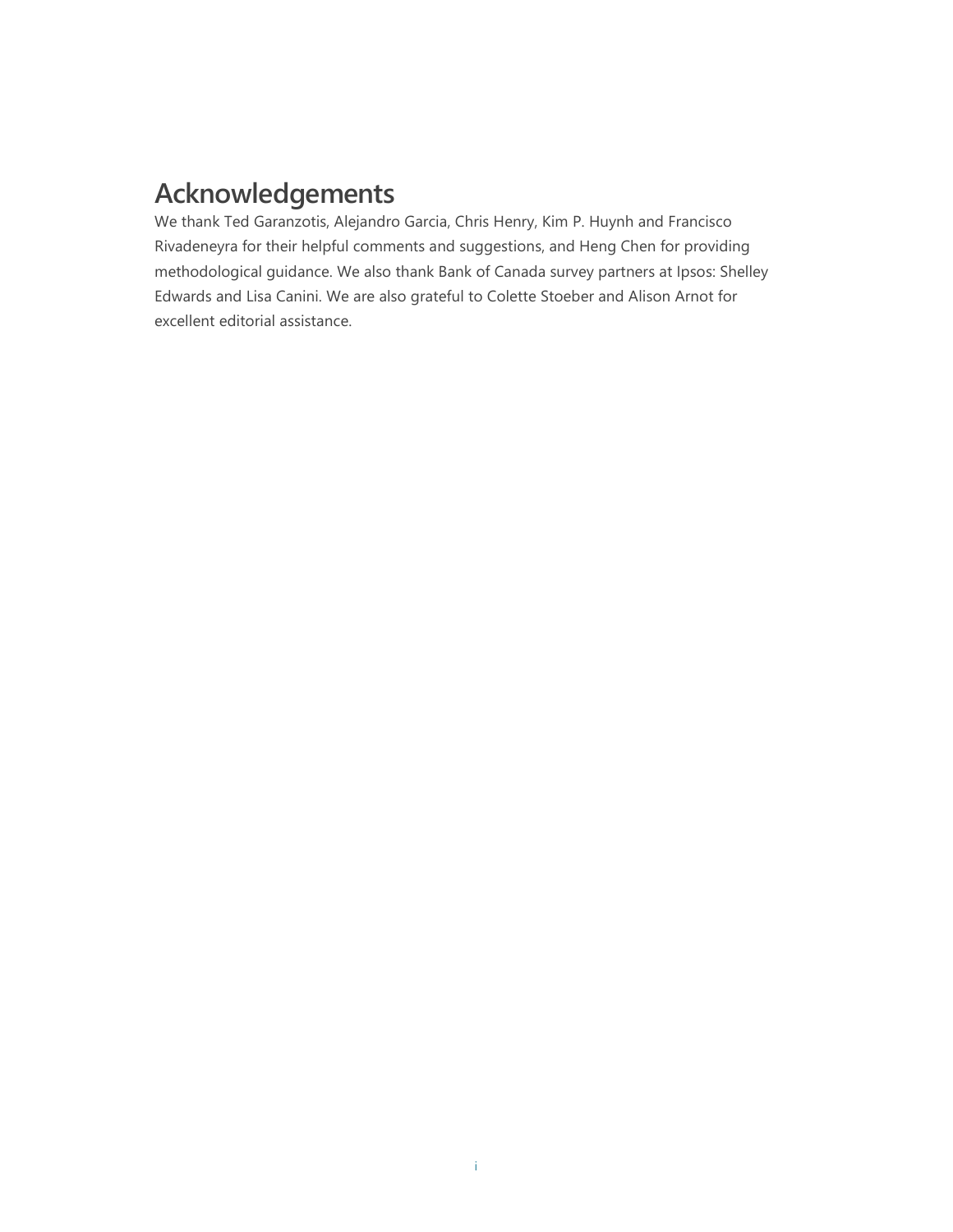# **Abstract**

Since 2016, the Bank of Canada has conducted annual surveys to monitor awareness, adoption and usage of Bitcoin and other cryptocurrencies (Henry et al. 2018, 2019a, 2019b). This report incorporates results from the 2019 Bitcoin Omnibus Survey and the November 2020 Cash Alternative Survey. We find that between 2018 and 2020, the level of Bitcoin awareness and ownership among Canadians remained stable: nearly 90% of the population were aware of Bitcoin, while only 5% owned it. We find that about half of Bitcoin owners stated they usually obtained their bitcoins through mobile or web exchanges, while one-fifth used mining. Bitcoin owners were susceptible to certain risks, as evidenced by the fact that about half of current and past owners stated they had been affected by events such as price crashes, losing access to funds, scams or data breaches. The most commonly cited reasons for owning Bitcoin were related to its use for investment or based on interest in the technology. Bitcoin owners displayed greater knowledge about the Bitcoin network than nonowners, yet they scored lower on questions testing financial literacy.

*Topics: Bank notes; Digital currencies and fintech; Econometrics and statistical methods*

*JEL codes: E4, C12, O51*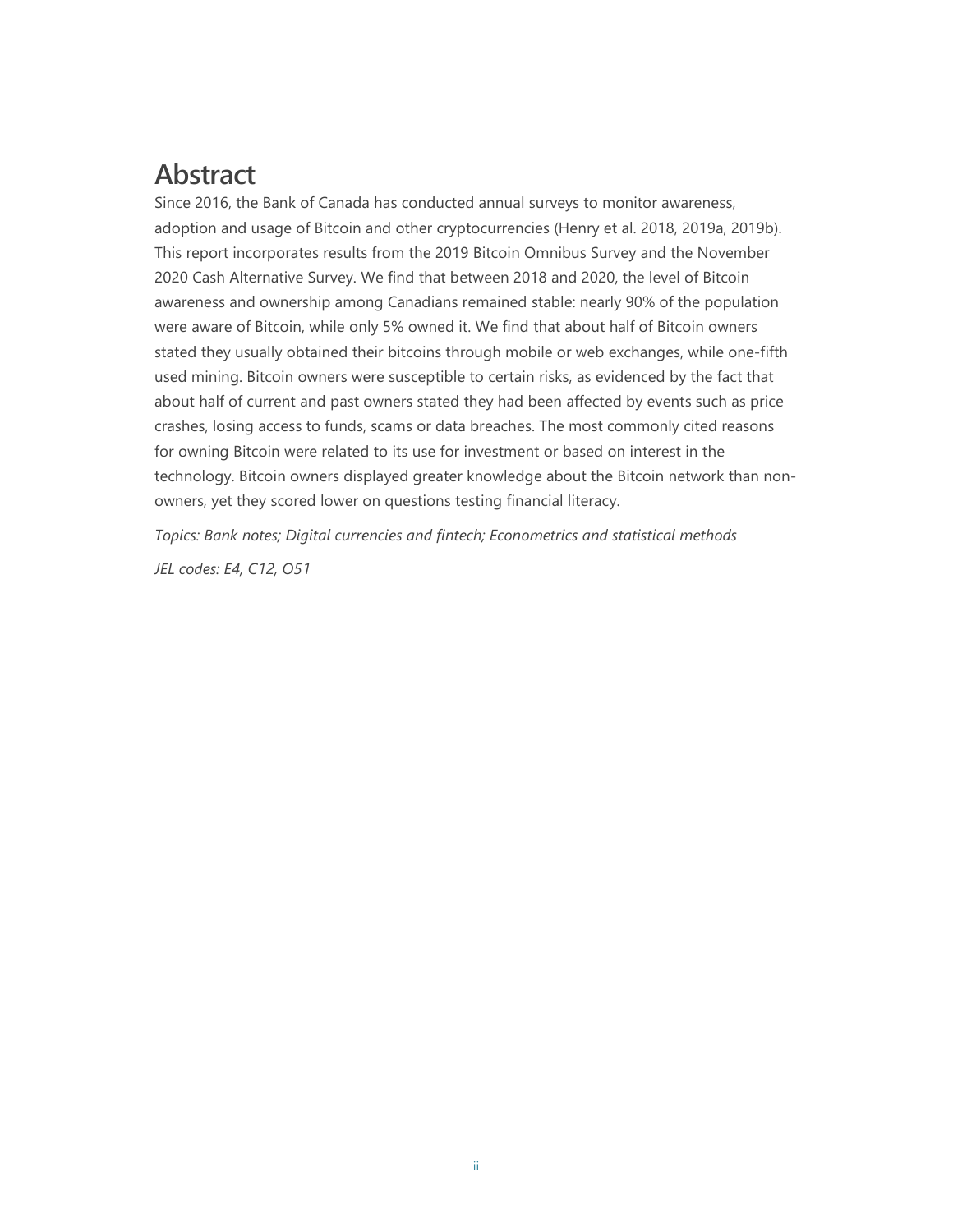## **1. Introduction**

The Bank of Canada, as the sole issuer of Canadian bank notes, has developed a comprehensive survey program with the goal of understanding the demand for and use of cash and other payment methods. As technology evolves, so does the way Canadians make payments. For instance, between 2013 and 2020, the share of transactions made in cash at the point of sale declined from 44% to 22%—although cash is still widely used for small-value transactions and within certain demographic groups (Chen, Engert et al. 2021).

In an increasingly digital economy, questions have arisen as to whether the Bank should issue a digital alternative to cash in the form of a central bank digital currency (CBDC). In a 2020 speech, Bank of Canada Deputy Governor Tim Lane highlighted two scenarios that could warrant the launch of a CBDC:

- where the use of physical cash is reduced or eliminated
- where cryptocurrencies see more widespread use as a method of payment, store of value and unit of account (Lane 2020; see also Bank of Canada 2020)

Furthermore, given the Bank's role in maintaining financial stability, its 2019 *Financial System Review* identified the evolution of the cryptoasset market as an emerging financial vulnerability that should be closely monitored. Currently, Bitcoin and other cryptocurrencies are in early stages of adoption, and the size of this market is not big enough to pose significant risks to the financial system. However, this may change quickly, and it is therefore important to monitor developments regularly.

Given these considerations, the Bank has conducted a series of surveys on cryptocurrencies focusing on Bitcoin given its prominence in the market—as part of a broader survey program on cash and payments. These surveys, referred to as the Bitcoin Omnibus Survey (BTCOS), were conducted annually between 2016 and 2019. The BTCOS allows us to measure awareness, ownership and holdings patterns of cryptocurrencies in the four years before the COVID-19 pandemic, and it also contains specialized questions aimed at Bitcoin owners about their usage habits.

This study also uses data from the Bank's November 2020 Cash Alternative Survey (CAS). The focus of the CAS was to better understand the demand for and use of cash and other methods during the COVID-19 pandemic. Thus, while we can observe overall trends in Bitcoin adoption and awareness up to 2020, we monitor more detailed cryptocurrency behaviours only up to 2019. Together, the data from BTCOS and CAS allow us to observe any significant changes in awareness and ownership of Bitcoin during the first year of the pandemic.

Overall, survey results from the BTCOS and CAS show that the level of awareness of Bitcoin among Canadians remained stable from 2018 to 2020. Specifically, 87% of Canadians in the 2019 BTCOS and 88% of Canadians in the 2020 CAS reported having heard of Bitcoin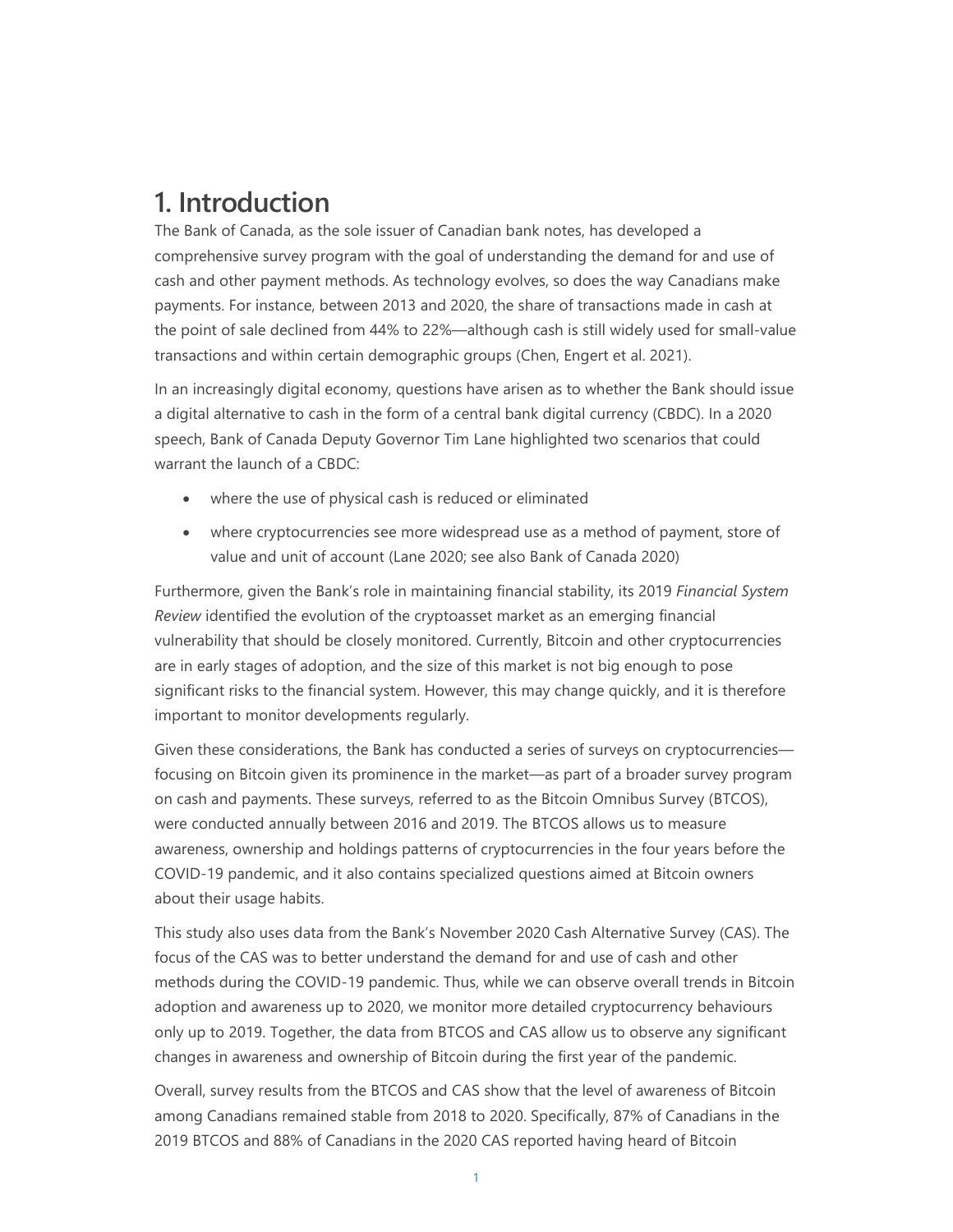compared with 89% of Canadians in the 2018 BTCOS. Similarly, the share of Canadians who owned Bitcoin remained around 5% from 2018 to 2020, compared with 4% in 2017 and 3% in 2016 (**Chart 1**). We observed some changes in the demographic profile of Bitcoin owners in terms of gender, age and income level. However, Bitcoin ownership remained concentrated among young, educated men with high household income and low financial literacy.



**Chart 1: Bitcoin ownership and awareness, 2016–20**

Note: This chart plots yearly estimates of the share of Canadians who owned Bitcoin and who were aware of Bitcoin from 2016 to 2020. For legibility, ownership is scaled from 0% to 10%, while awareness is scaled from 0% to 100%. Source: Bank of Canada Last observation: November 2020

The main reasons Bitcoin owners cited for owning bitcoins in the 2019 BTCOS were investment-related (39% of owners). However, technology-related reasons for owning Bitcoin (31%) were more prevalent in 2019 than they were in the 2018 survey (22%). In addition, the share of Canadians who reported using Bitcoin for transactions and transfers a few times a month or more decreased from 2018 to 2019. In the 2019 BTCOS, about half of Bitcoin owners reported they usually obtained their bitcoins through exchanges on a website or mobile app. A further one-fifth reported using mining, while remaining Bitcoin owners were split among other sources, such as from Bitcoin automated teller machines (ATMs) or directly from other people.

On average, Bitcoin owners in 2019 were more knowledgeable than non-owners about the properties of Bitcoin. Despite this, more than 20% of owners showed low Bitcoin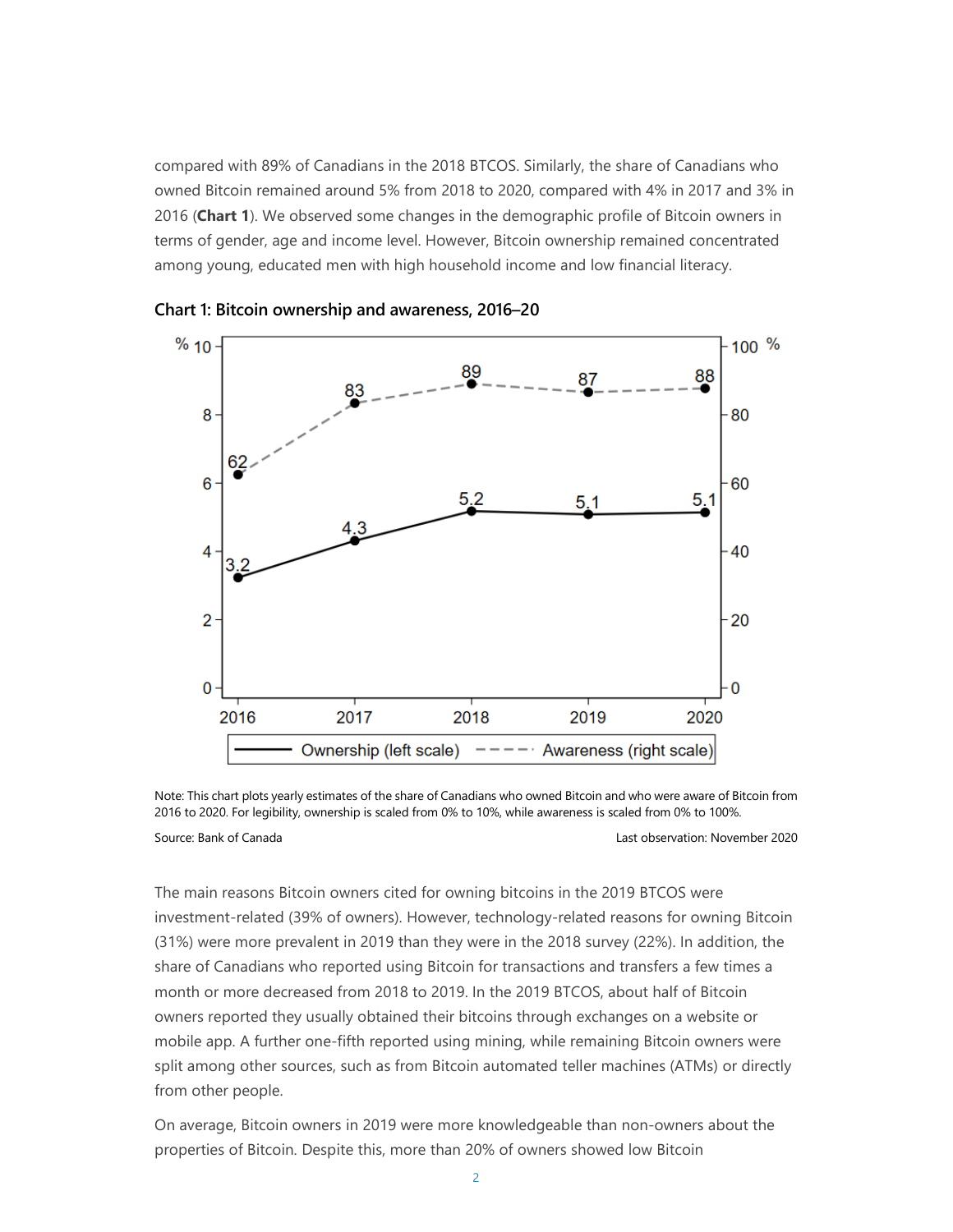knowledge—that is, they did not answer any of three knowledge questions correctly. Given that investment was the most common reason owners cited for owning Bitcoin, we see that many owners may be trying to profit from cryptocurrencies without fully understanding the technology. This is of concern given the risks associated with cryptocurrency—about half of past and current owners in 2019 stated in 2019 they had been affected by events such as price crashes, losing access to funds, scams or data breaches.

**Chart 2** provides context for the Bitcoin market during the periods when we conducted our surveys. The 2018 BTCOS took place when the price of Bitcoin was the lowest it had been since 2017. In contrast, the 2019 BTCOS and 2020 CAS were conducted during steady increases in Bitcoin prices. Furthermore, while prices approximately quadrupled in 2020, this growth did not translate into a greater number of transactions.

The remainder of the paper is structured as follows: section 2 describes the design and methodology of the 2019 BTCOS and November 2020 CAS; section 3 discusses Canadians' awareness and ownership of Bitcoin; section 4 examines the characteristics and behaviour of Bitcoin owners more closely; and section 5 briefly summarizes our findings.



**Chart 2: Number and price of Bitcoin transactions, 2012–20 (monthly average)**

Note: Daily number and price of Bitcoin transactions were averaged in each month. The data series for price starts on August 2014. Green vertical lines indicate when the first two iterations of the Bank of Canada Bitcoin Omnibus Survey (BTCOS) were conducted in 2016, the red vertical line indicates the third iteration in 2017, the blue vertical line indicates the fourth iteration in 2018, and the purple line indicates the fifth BTCOS iteration in 2019. The orange vertical line represents the Bank's Cash Alternative Survey (CAS) conducted in November 2020.

Sources: Bitcoin.com and Yahoo! Finance Last observation: November 2020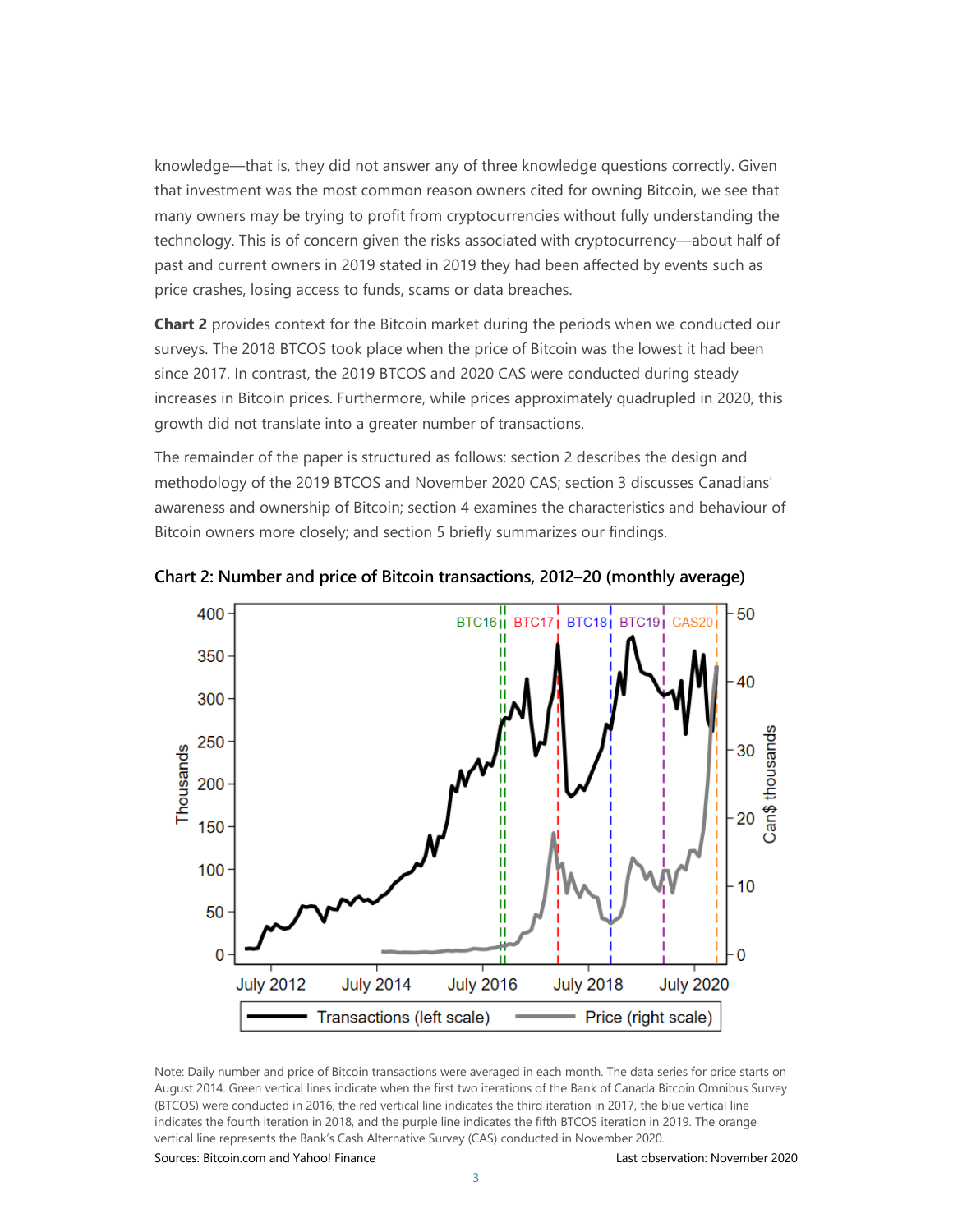# **2. Data**

Early iterations of the BTCOS (Henry, Huynh and Nicholls 2018, 2019a and 2019b) provided not only valuable information about trends in Bitcoin awareness, ownership and usage but also lessons learned to improve future surveys. One reason for doing subsequent iterations is to gain a deeper understanding of how ownership of Bitcoin changes over time. A number of factors can affect Bitcoin adoption:

- price volatility (**Chart 2**)
- the type of investor (long- or short-term goals, low or high tolerance for risk, educational background in finance)
- the COVID-19 pandemic
- developments in financial technology
- acceptance of bitcoins by merchants
- risks related to cryptocurrency incidents

The most recent iteration of BTCOS was conducted in December 2019. The 2020 CAS focused on the demand and usage of cash during the COVID-19 pandemic, but it also contained two questions on awareness and ownership of digital payment methods. Together, these surveys enable us to monitor trends in awareness and ownership of Bitcoin as we entered the first year of the pandemic. This section provides information on the design and weighting procedures for the 2019 BTCOS and 2020 CAS.

### **2.1 Survey design**

The design of the 2019 BTCOS was very similar to that of the 2018 survey (see Henry, Huynh and Nicholls 2019b for details). The following changes were made to the questionnaire:

- We added a question to assess respondents' awareness of stablecoins, **[1](#page-6-0)** following Facebook's announcement of its digital currency project Libra (now known as Diem) in June 2019.
- We added questions about how respondents obtained Bitcoin and the potential incidents they faced while holding it. This question was motivated by two incidents that occurred in Canada with cryptocurrency exchanges: in October 2018, Edmontonbased Maple Change lost US\$6 million of users' funds (Bambrough 2018); and in January 2019, QuadrigaCX lost access to clients' funds after the sudden death of its founder, resulting in losses of approximately Can\$215 million (Ernst and Young 2019).

<span id="page-6-0"></span>**<sup>1</sup>** A stablecoin is a cryptocurrency designed to have a relatively stable price by being pegged to a commodity or currency or by having its supply regulated by an algorithm.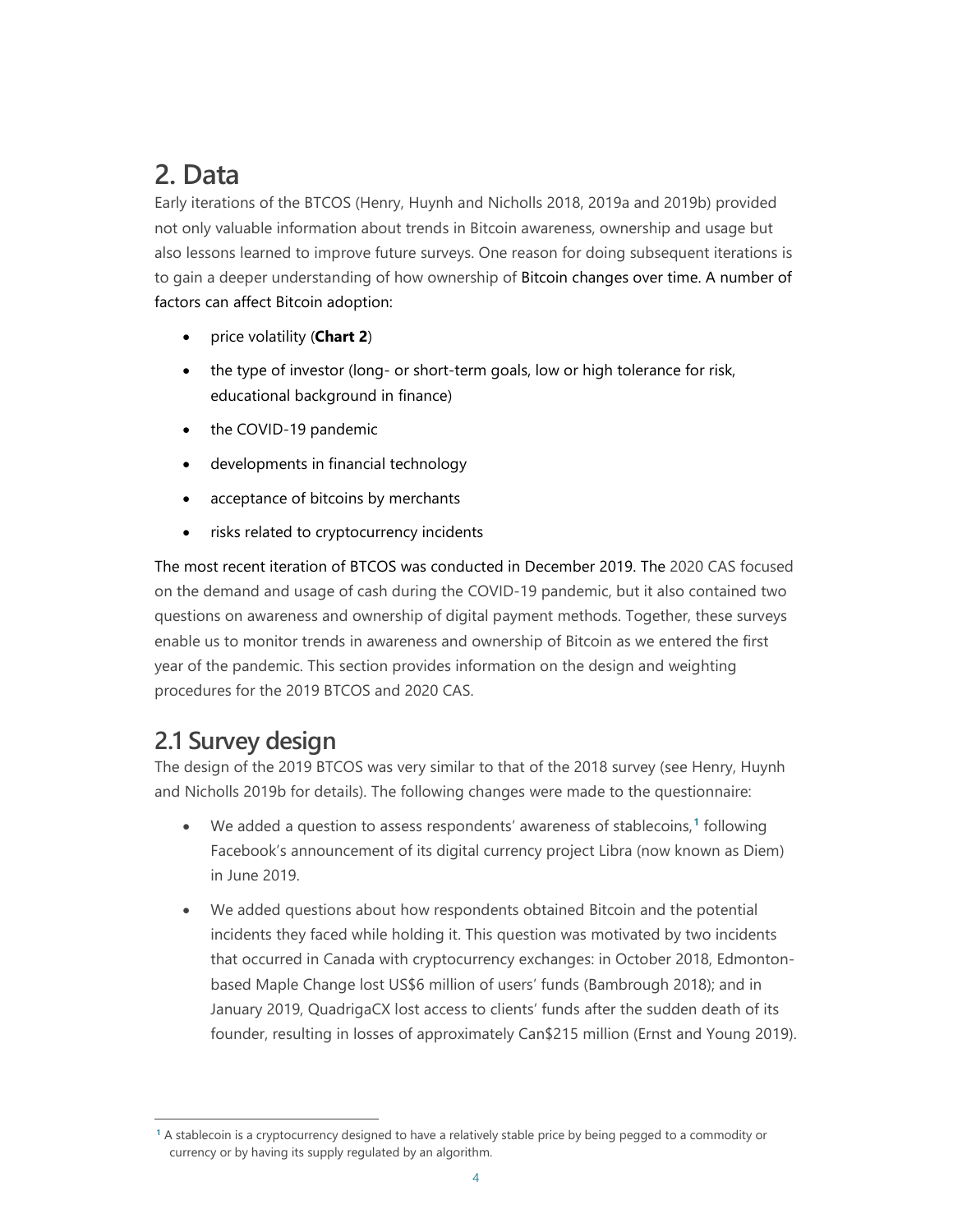• In the survey's questions about owning altcoins (cryptocurrencies other than Bitcoin), we expanded the list to include Binance Coin as well as the stablecoins Tether, USD Coin and Dai. We also added Libra as a way to identify low-quality responses. **[2](#page-7-0)**

Our 2020 data on Bitcoin awareness and ownership are from the November 2020 CAS. This survey had a more general focus on the demand for and use of cash during the COVID-19 pandemic. As a result, it collected only limited information about Bitcoin.

To compare the key findings on Bitcoin from 2016 to 2020, we combine the 2019 BTCOS and November 2020 CAS with results from previous iterations of the BTCOS already published (Henry, Huynh and Nicholls 2018, 2019a and 2019b). Final sample sizes were 1,997 in 2016; 2,623 in 2017; 1,987 in 2018 and 1,987 in 2019. These samples included 58, 117, 99 and 89 Bitcoin owners each year, respectively. In the November 2020 CAS, the total number of respondents was 3,893, including 181 Bitcoin owners.

### **2.2 Survey methodology**

The BTCOS and CAS recruit participants from two sources. The first is an opt-in panel—that is, participants voluntarily choose to join a panel and are invited to complete various surveys in exchange for rewards. The second is internet recruitment through advertisements on websites. In this case, participants can complete an individual survey but do not have to join a panel. The goal of internet recruitment is to capture segments of the population missed in panels—particularly hard-to-reach groups such as young men. This is especially important for studies of cryptocurrencies because young men are the most frequent owners of Bitcoin and other cryptocurrencies.

Because we use these two respondent sources, we evaluate the impact of mixing these sources on our final estimates. Technical issues during data collection led to the 2019 BTCOS having a roughly 2:1 ratio of internet to panel respondents, a reversal from previous iterations of the BTCOS and the November 2020 CAS, where this ratio was roughly 1:2. In a separate appendix, available upon request, we investigate the impact that sample composition has on survey estimates and adjust the composition using weights. **[3](#page-7-1)**

The weighting procedure for both the 2019 BTCOS and November 2020 CAS samples follows the methodology used in the 2018 BTCOS (Henry, Huynh and Nicholls 2019b). We use a raking procedure, outlined in Deville, Sarndal and Sautory (1993), to adjust the final sample for differences between the demographic composition of our sample and the Canadian population. Specifically, the procedure yields survey weights that match the sample to the

<span id="page-7-0"></span>**<sup>2</sup>** Given that Libra is not a real coin but a project for a coin, answering "yes" to its ownership will suggest a false or not thoughtful answer.

<span id="page-7-1"></span>**<sup>3</sup>** We keep the current composition (37% panel respondents and 63% internet respondents) for the 2019 BTCOS sample and settle on a similar mix (30% and 70%, respectively) for the 2020 CAS.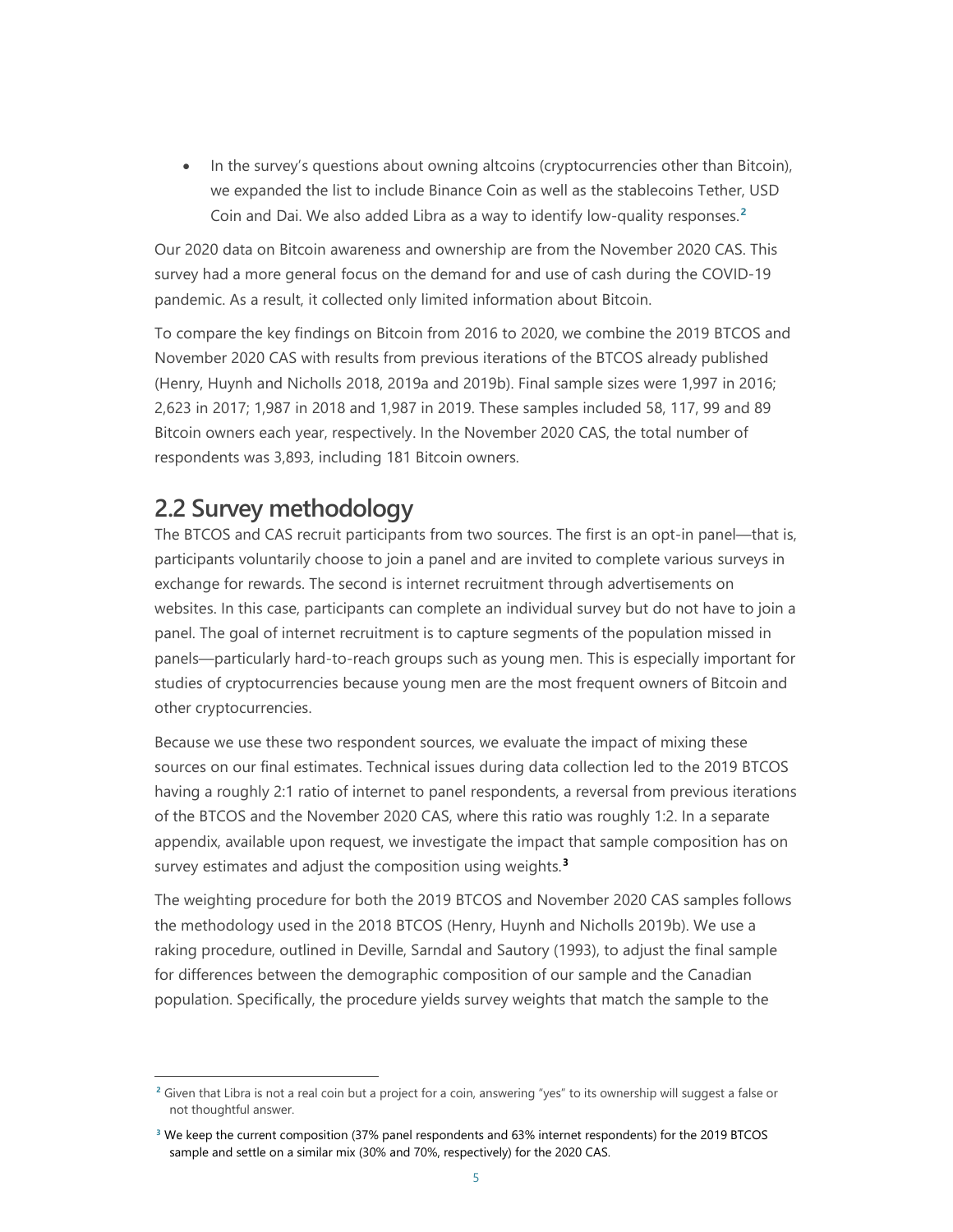2016 Canadian Census with respect to the demographics of age, gender, region, education, marital status, employment and household income.

# **3. Bitcoin awareness and ownership**

This section presents trends in Canadians' awareness and ownership of Bitcoin from 2016 to 2020. In addition, using conditional analysis, we identify the demographic characteristics associated with Bitcoin awareness and ownership.

### **3.1 Canadians' awareness of Bitcoin**

We measure the level of Bitcoin awareness among Canadians**[4](#page-8-0)** using the survey question, "Have you heard about Bitcoin?" Awareness has increased since 2016. In that year, 62% of Canadians said they heard about Bitcoin. This was followed by a jump to 83% in 2017 and 89% in 2018 (**Table 1**). In 2019 and 2020, the levels of awareness remained virtually unchanged, at 87% and 88%, respectively.

Overall, the level of awareness increased across all demographics over the 2016–20 period. At the same time, we observe persistent patterns in demographics. Specifically, we see the highest levels of awareness (above 90%) among Canadians who were male, had a university degree, were not employed (unemployed or not in labour force), were financially literate and had relatively high household income (\$70,000 and above). From a geographic perspective, residents of Quebec were least likely to have heard of Bitcoin.

<span id="page-8-0"></span>**<sup>4</sup>** All percentages reported in the paper are based on survey responses that have been weighted to be representative of the Canadian population (2016) with respect to key demographic characteristics.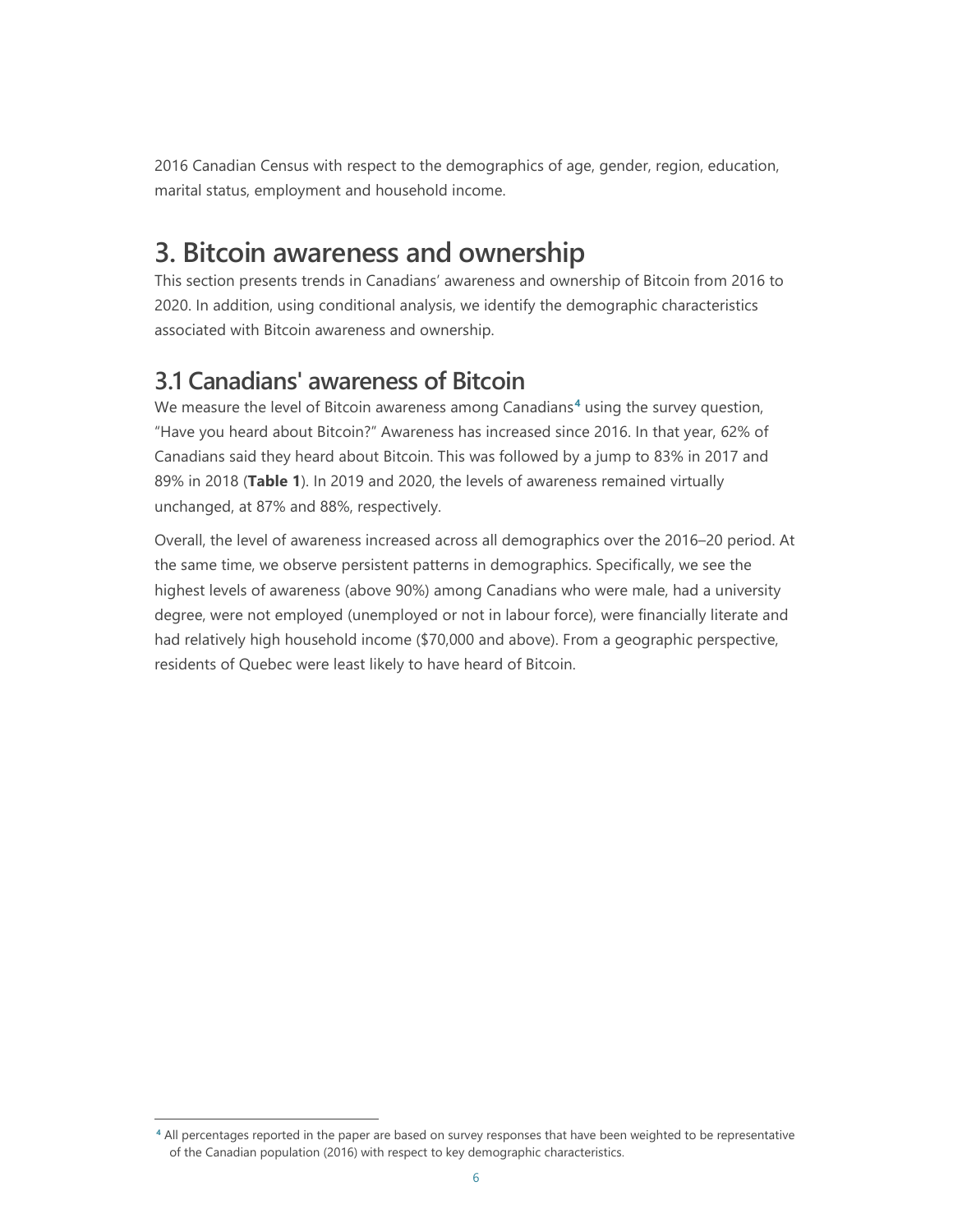|                         | 2016 | 2017 | 2018 | 2019 | 2020 |
|-------------------------|------|------|------|------|------|
| Overall                 | 62   | 83   | 89   | 87   | 88   |
| Gender:                 |      |      |      |      |      |
| Male                    | 72   | 90   | 93   | 93   | 92   |
| Female                  | 54   | 77   | 85   | 81   | 83   |
| Age:                    |      |      |      |      |      |
| $18 - 34$               | 69   | 87   | 91   | 88   | 86   |
| $35 - 54$               | 58   | 82   | 88   | 84   | 86   |
| 55 and older            | 62   | 82   | 88   | 88   | 91   |
| Education:              |      |      |      |      |      |
| High school or less     | 55   | 76   | 84   | 82   | 82   |
| College                 | 59   | 85   | 90   | 88   | 90   |
| University              | 78   | 93   | 95   | 92   | 94   |
| Income:                 |      |      |      |      |      |
| Below \$30,000          | 49   | 74   | 87   | 77   | 79   |
| \$30,000-69,999         | 61   | 82   | 88   | 84   | 86   |
| \$70,000 and above      | 69   | 87   | 91   | 91   | 91   |
| Labour force:           |      |      |      |      |      |
| Employed                | 64   | 85   | 90   | 88   | 87   |
| Unemployed              | 74   | 80   | 90   | 75   | 91   |
| Not in labour force     | 58   | 81   | 87   | 87   | 90   |
| Region:                 |      |      |      |      |      |
| <b>British Columbia</b> | 74   | 93   | 94   | 89   | 91   |
| Prairies                | 66   | 84   | 89   | 88   | 93   |
| Ontario                 | 64   | 85   | 92   | 90   | 91   |
| Quebec                  | 49   | 75   | 84   | 78   | 75   |
| Atlantic                | 65   | 80   | 83   | 88   | 88   |
| Financial literacy:     |      |      |      |      |      |
| Low                     |      |      | 80   | 78   | 76   |
| Medium                  |      |      | 90   | 86   | 88   |
| High                    |      |      | 94   | 94   | 95   |

**Table 1: Percentage of Canadians who were aware of Bitcoin, 2016–20**

Note: The sample size is 1,997 in 2016; 2,623 in 2017; 1,987 in 2018; 1,987 in 2019 and 3,893 in 2020. The sample consists of 58 Bitcoin owners in 2016, 117 in 2017, 99 in 2018, 89 in 2019, and 181 in 2020. Financial literacy scores are calculated based on the responses to the three financial literacy questions according to Lusardi and Mitchell (2014) (Appendix, **Table A-2** ). Financial literacy scores are computed by summing the correct answers and subtracting the incorrect answers, while "don't know" answers do not contribute to the measure. As a result, knowledge scores take values from -3 to 3. Based on these indexes, three knowledge levels were defined as follows: low (score<=0), medium (score = 1 or score = 2) and high (score = 3). The Prairies region includes Alberta, Saskatchewan and Manitoba. The Atlantic region includes New Brunswick, Nova Scotia, Prince Edward Island and Newfoundland and Labrador. All estimates are calculated using survey weights.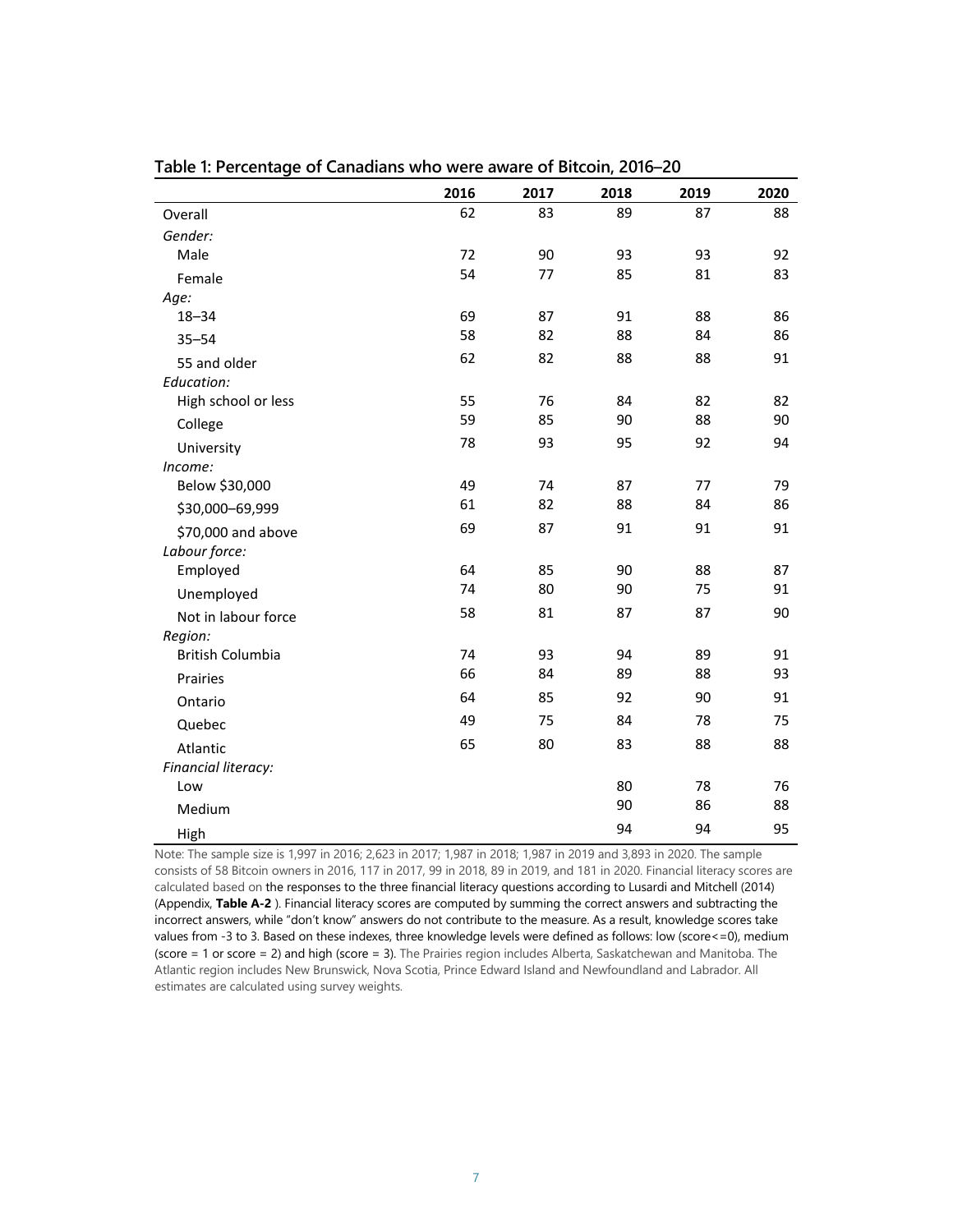We further analyze Bitcoin awareness using a logistic regression framework conditional on demographic characteristics and financial literacy. **Table 2** presents the results. The first column provides the results of a pooled logistic regression for the years 2018–20, and subsequent columns present the results of independent logistic regressions for each year. **Chart 3** plots the marginal effects for the year-specific regressions to show the dynamics in the parameters across the three years.

Overall, we find lower Bitcoin awareness among female Canadians and those from Quebec. Conversely, we estimate Canadians are more likely to be aware of Bitcoin as their levels of education, income or financial literacy increase. These findings are consistent with descriptive results presented in **Table 1**.

Panos, Karkkainen and Atkinson (2020) get similar results using microdata from 15 countries to study financial literacy and attitudes toward cryptocurrencies. Their results show that financially literate investors are more likely to be aware of cryptocurrencies but less likely to own them. This suggests that the relationship between a person's financial literacy and their attitudes toward cryptocurrencies is determined by their perceptions of the financial risk associated with cryptocurrency investments relative to alternative investment vehicles.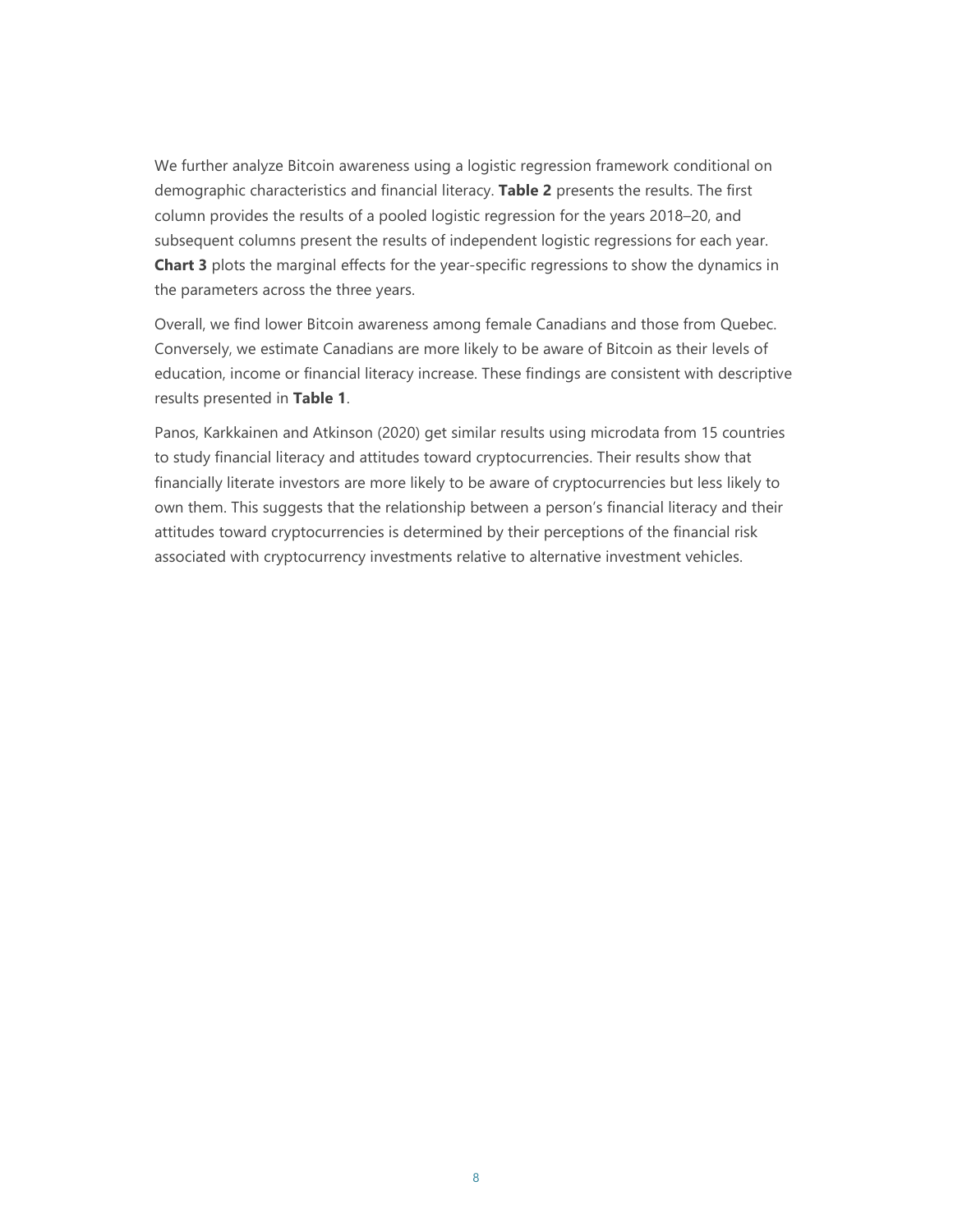| <b>Variables</b>        | Pooled       | 2018         | 2019          | 2020        |
|-------------------------|--------------|--------------|---------------|-------------|
| Gender:                 |              |              |               |             |
| Female                  | $-0.0703***$ | $-0.0557***$ | $-0.0899$ *** | $-0.0752**$ |
|                         | (0.0151)     | (0.0204)     | (0.0232)      | (0.0376)    |
| Age:                    |              |              |               |             |
| $35 - 54$               | $-0.0463***$ | $-0.0444**$  | $-0.0731***$  | $-0.00258$  |
|                         | (0.0162)     | (0.0215)     | (0.0268)      | (0.0368)    |
| 55 and older            | $-0.0305*$   | $-0.0518*$   | $-0.0281$     | 0.00861     |
|                         | (0.0164)     | (0.0284)     | (0.0231)      | (0.0526)    |
| Education:              |              |              |               |             |
| College / CEGEP / trade | $0.0548***$  | $0.0518**$   | 0.0358        | $0.0976**$  |
|                         | (0.0158)     | (0.0235)     | (0.0258)      | (0.0422)    |
| University              | $0.0639***$  | $0.0713***$  | 0.0437        | $0.0929**$  |
|                         | (0.0176)     | (0.0264)     | (0.0283)      | (0.0463)    |
| Income:                 |              |              |               |             |
| \$30,000-\$69,999       | 0.0165       | $-0.0100$    | 0.0144        | $0.0770**$  |
|                         | (0.0164)     | (0.0215)     | (0.0291)      | (0.0391)    |
| \$70,000 and above      | $0.0376**$   | $-0.00854$   | $0.0673**$    | 0.0622      |
|                         | (0.0169)     | (0.0257)     | (0.0298)      | (0.0469)    |
| Region:                 |              |              |               |             |
| Prairies                | 0.00727      | $-0.0211$    | 0.0148        | 0.0185      |
|                         | (0.0241)     | (0.0361)     | (0.0370)      | (0.0843)    |
| Ontario                 | $-0.00575$   | $-0.0156$    | 0.00375       | $-0.0296$   |
|                         | (0.0230)     | (0.0257)     | (0.0368)      | (0.0856)    |
| Quebec                  | $-0.0802***$ | $-0.0793***$ | $-0.0858**$   | $-0.0971$   |
|                         | (0.0242)     | (0.0302)     | (0.0399)      | (0.0838)    |
| Atlantic                | $-0.0280$    | $-0.0735*$   | 0.00724       | $-0.0371$   |
|                         | (0.0296)     | (0.0431)     | (0.0465)      | (0.0937)    |
| Labour force:           |              |              |               |             |
| Unemployed              | 0.0184       | 0.0262       | $-0.0522$     | $0.129***$  |
|                         | (0.0253)     | (0.0394)     | (0.0602)      | (0.0412)    |
| Not in labour force     | 0.0174       | $-0.00741$   | $-0.00434$    | $0.0881**$  |
|                         | (0.0151)     | (0.0253)     | (0.0259)      | (0.0419)    |
| Financial literacy:     |              |              |               |             |
| Medium                  | $0.0726***$  | $0.0850***$  | $0.0558**$    | 0.0612      |
|                         | (0.0178)     | (0.0262)     | (0.0273)      | (0.0435)    |
| High                    | $0.116***$   | $0.115***$   | $0.113***$    | $0.103**$   |
|                         | (0.0199)     | (0.0300)     | (0.0288)      | (0.0473)    |
| Observations            | 5,288        | 1,743        | 1,800         | 1,745       |

**Table 2: Marginal effects on the probability of awareness of Bitcoin, 2018–20** 

Note: The marginal effects are estimated via a logistic regression. Column 1 shows the effect of each variable on the probability of awareness of Bitcoin over the period 2018–20; columns 2 to 4 present the results by year, starting in 2018. Marginal effects are measured relative to the following benchmark group: people who are male, aged 18 to 34, from British Columbia, high-school educated, employed, with low financial literacy and a household income below \$30,000. The Prairies region includes Alberta, Saskatchewan and Manitoba. The Atlantic region includes New Brunswick, Nova Scotia, Prince Edward Island and Newfoundland and Labrador. Weighted bootstrap standard errors are in brackets. \*\*\* p<0.01, \*\* p<0.05, \* p<0.1.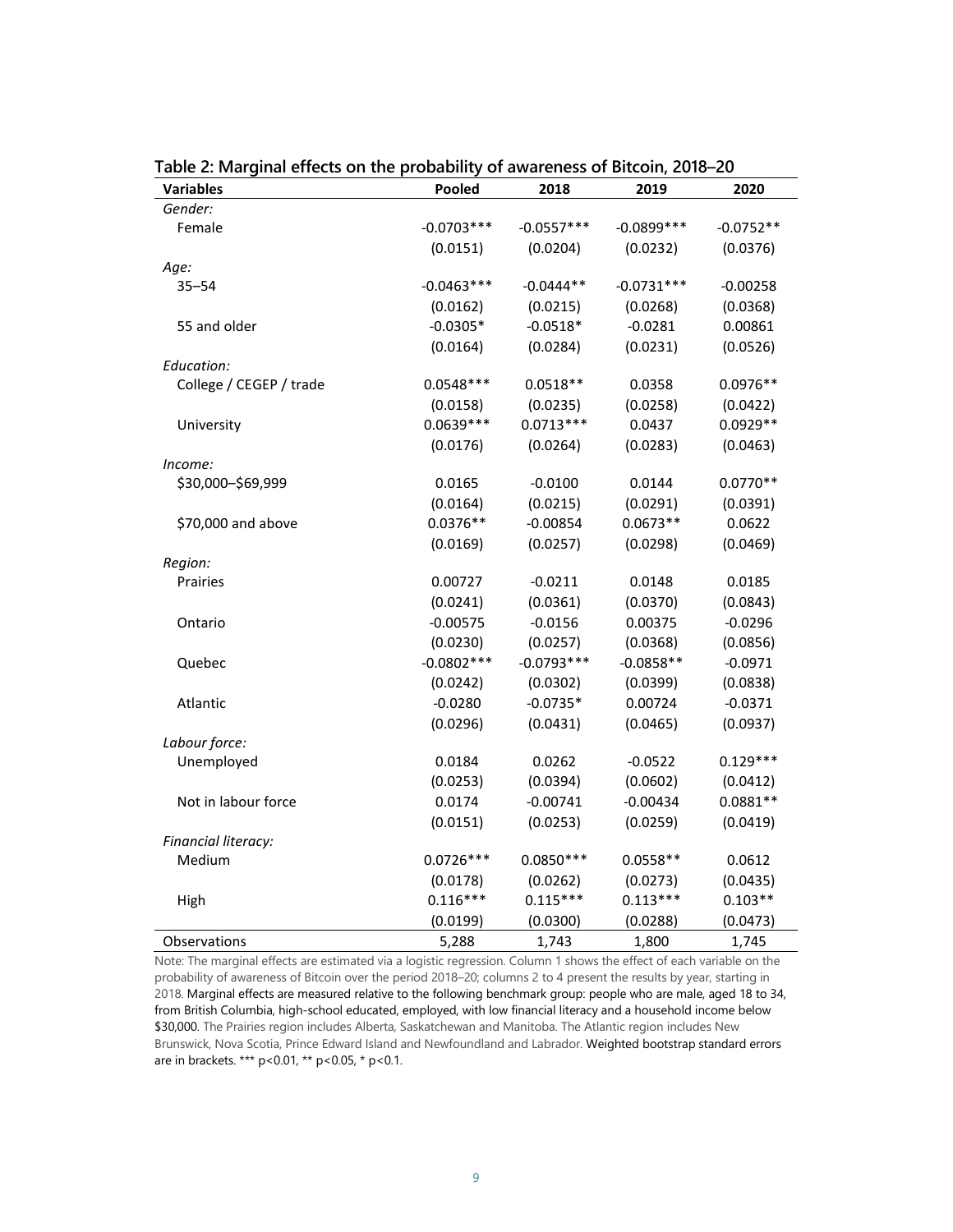

### **Chart 3: Marginal effects on the probability of Bitcoin awareness, 2018–20**

Note: The horizontal lines represent 95% confidence intervals. LFS is labour force status. The Prairies region includes Alberta, Saskatchewan and Manitoba. The Atlantic region includes New Brunswick, Nova Scotia, Prince Edward Island and Newfoundland and Labrador.

Source: Bank of Canada Last observation: November 2020

# **3.2 Canadians' ownership of Bitcoin**

**Table 3** presents Bitcoin ownership in Canada between 2016 and 2020, overall and across demographic groups. The average share of Canadians who own Bitcoin increased from 3% in 2016 to around 5% since 2018. Ownership remained stable between 2018 and November 2020, despite the impacts of the COVID-19 pandemic.

Differences in Bitcoin ownership across demographic groups tell a compelling story. Overall, we observe that most demographics followed the same patterns across years. In particular, Canadians who were young, male, employed, and had a university degree, high household income and relatively low financial literacy were more likely to own Bitcoin.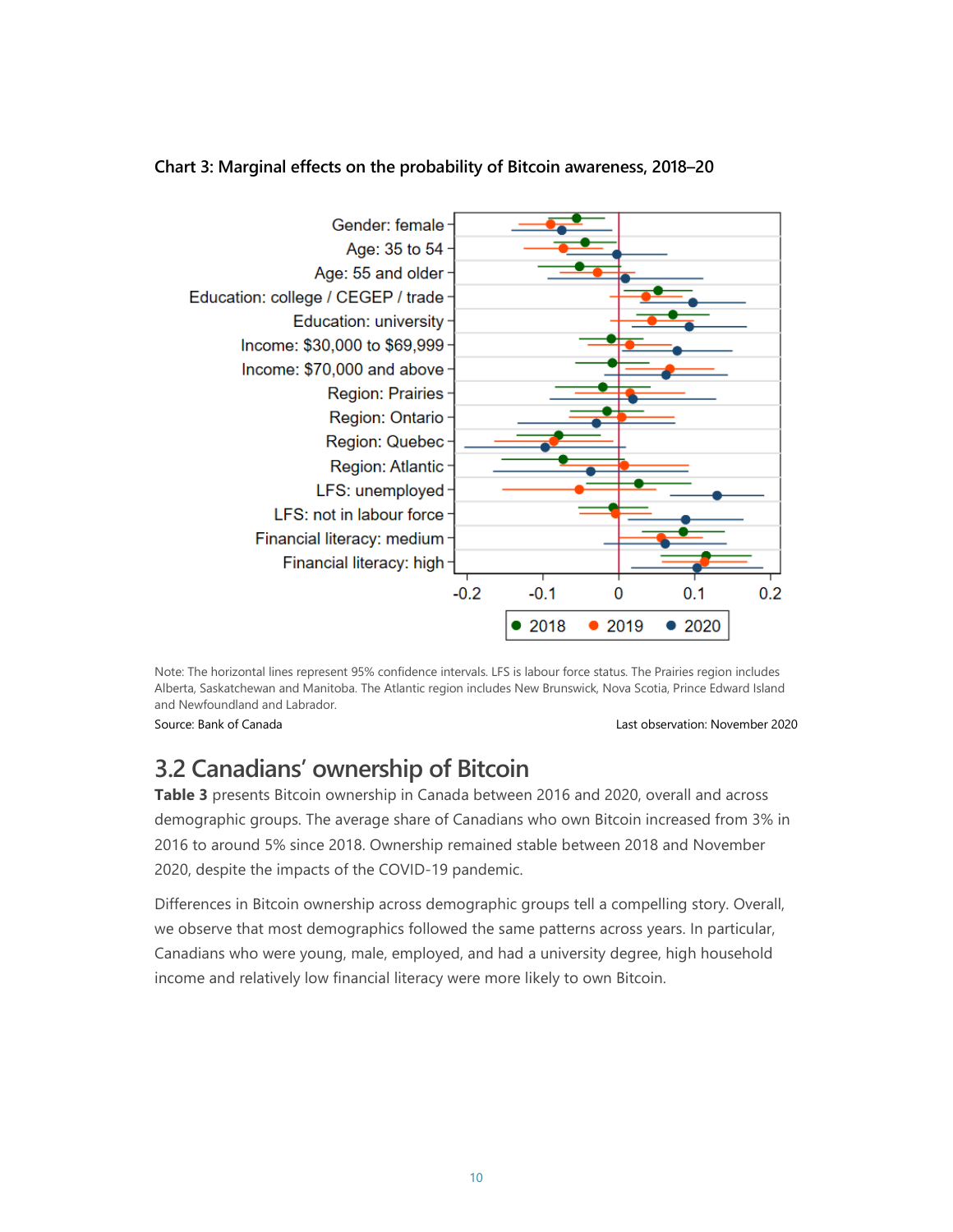|                         | 2016 | 2017 | 2018 | 2019 | 2020 |
|-------------------------|------|------|------|------|------|
| Overall                 | 3.2  | 4.3  | 5.2  | 5.1  | 5.1  |
| Gender:                 |      |      |      |      |      |
| Male                    | 4.4  | 6.6  | 6.7  | 8.1  | 8.3  |
| Female                  | 2.2  | 2.1  | 3.7  | 2.2  | 2.1  |
| Age:                    |      |      |      |      |      |
| $18 - 34$               | 9.1  | 11.1 | 10.5 | 7.8  | 11.0 |
| $35 - 54$               | 1.6  | 3.2  | 4.9  | 6.7  | 5.6  |
| 55 and older            | 0.5  | 0.5  | 1.7  | 1.7  | 0.6  |
| Education:              |      |      |      |      |      |
| High school or less     | 3.8  | 3.7  | 2.3  | 3.3  | 3.7  |
| College                 | 1.5  | 3.1  | 5.7  | 4.3  | 5.1  |
| University              | 4.3  | 6.7  | 9.1  | 8.7  | 7.4  |
| Income:                 |      |      |      |      |      |
| Below \$30,000          | 3.1  | 4.3  | 2.8  | 3.7  | 4.3  |
| \$30,000-69,999         | 3.9  | 5.6  | 4.8  | 3.8  | 4.9  |
| \$70,000 and above      | 3.7  | 4.3  | 7.0  | 6.6  | 5.4  |
| Labour force:           |      |      |      |      |      |
| Employed                | 3.9  | 6.1  | 7.1  | 6.8  | 7.3  |
| Unemployed              | 7.3  | 1.9  | 5.2  | 0.9  | 3.8  |
| Not in labour force     | 1.5  | 1.5  | 1.9  | 2.3  | 1.8  |
| Region:                 |      |      |      |      |      |
| <b>British Columbia</b> | 2.8  | 5.2  | 6.3  | 5.3  | 5.1  |
| Prairies                | 2.1  | 4.1  | 6.0  | 3.9  | 7.6  |
| Ontario                 | 2.5  | 3.9  | 5.2  | 6.2  | 5.0  |
| Quebec                  | 5.5  | 5.1  | 4.6  | 4.4  | 3.9  |
| Atlantic                | 3.2  | 3.1  | 2.8  | 3.8  | 3.3  |
| Financial literacy:     |      |      |      |      |      |
| Low                     |      |      | 7.3  | 7.5  | 8.4  |
| Medium                  |      |      | 4.7  | 2.9  | 5.3  |
| High                    |      |      | 4.1  | 5.0  | 5.3  |

**Table 3: Percentage of Canadians who owned Bitcoin, 2016–20**

Note: This table reports the percentage of Canadians who answered "Yes" to "Do you currently have or own Bitcoin?" The sample size is 1,997 in 2016; 2,623 in 2017; 1,987 in 2018; 1,987 in 2019 and 3,893 in 2020. Financial literacy scores are calculated based on the responses of the three financial literacy questions according to Lusardi and Mitchell (2014) (Appendix, Table A-2) and were added in the BTCOS starting in 2018. Financial literacy scores are computed by summing the correct answers and subtracting the incorrect answers, and "don't know" answers do not contribute to the measure. As a result, knowledge scores take values from -3 to 3. Based on these indexes, three knowledge levels were defined as follows: low (score <= 0), medium (score = 1 or score = 2) and high (score = 3). The Prairies region includes Alberta, Saskatchewan and Manitoba. The Atlantic region includes New Brunswick, Nova Scotia, Prince Edward Island and Newfoundland and Labrador. All estimates are calculated using survey weights.

The gender gap in Bitcoin ownership was highest in 2018 and 2019. In every year except for 2018, about 2% of women reported owning Bitcoin, while among men, ownership nearly doubled from 4.4% in 2016 to 8.3% in 2020.**[5](#page-13-0)** Another pattern that stands out concerns financial literacy. Individuals who scored lower on the three financial literacy questions

<span id="page-13-0"></span>**<sup>5</sup>** Auer and Tercero-Lucas (2021) also find evidence of a widening gender gap in terms of cryptocurrency ownership in the United States. More broadly, using data from 28 major economies, Chen, Doerr et al. (2021) find that men are more likely than women to use financial technology products and services.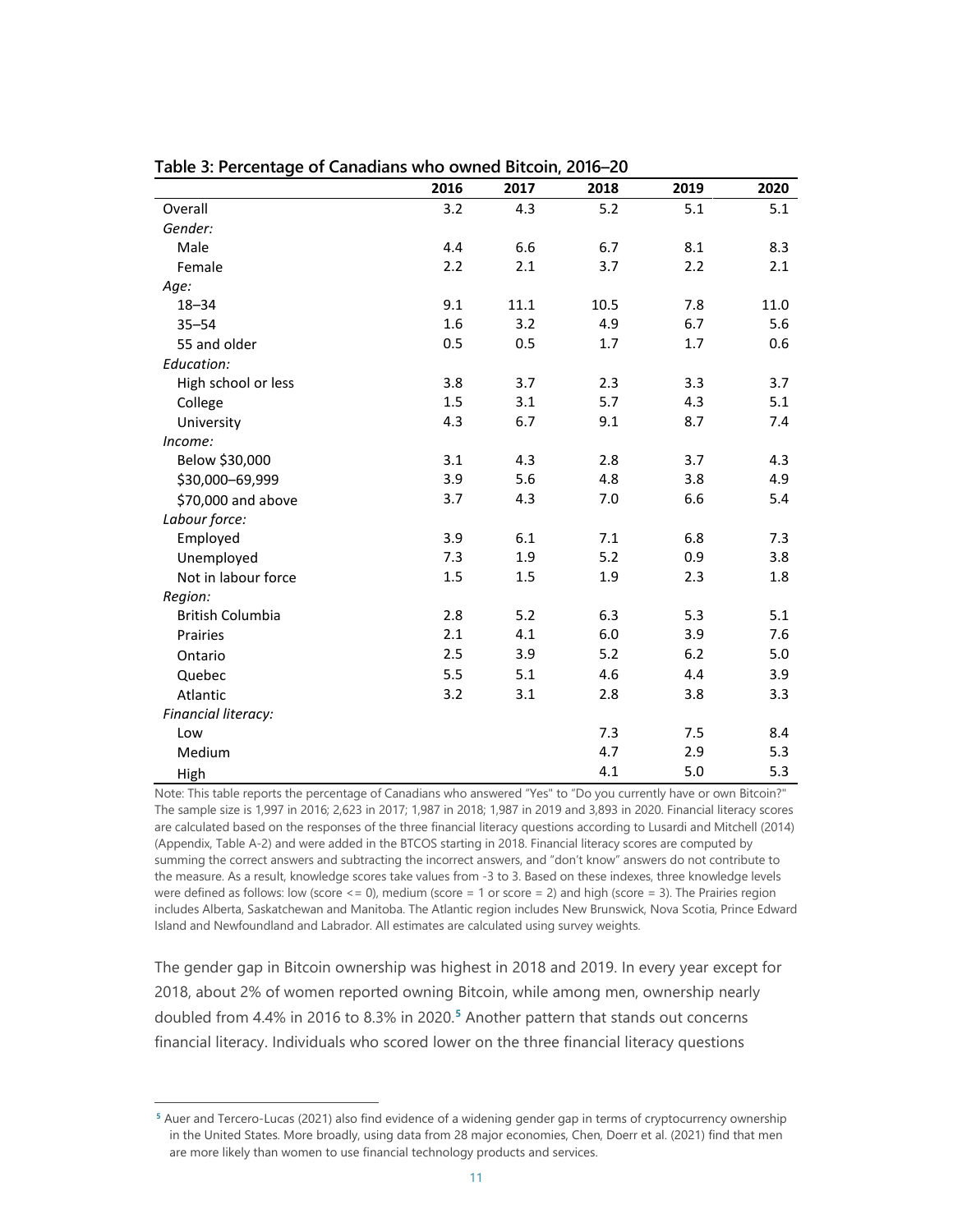showed higher rates of ownership (above 7% for low literacy compared with 4% to 5% for high literacy).

These results reveal interesting facts, specifically that Canadians who are financially literate are more likely to be aware of Bitcoin but less likely to own it. Fujiki (2020) provides a more detailed look at financial literacy: in contrast to our findings, Japanese cryptocurrency owners score higher on financial literacy questions and have more financial education at school compared with non-owners. But they are less financially literate with respect to other indicators related to money management, financial troubles and credit card use.

**Table 4** presents the results of the marginal effects of demographic characteristics and financial literacy on Canadian's Bitcoin ownership for the years 2018–20 and for the pooled data, using a logistic regression. For a better visualization, **Chart 4** shows the graphical representation of these results.

Overall, marginal effects are consistent with descriptive findings already discussed. We find that the probability of Bitcoin ownership decreases with being female, older and unemployed, but increases with education. Furthermore, Bitcoin ownership is higher among those with low financial literacy, as coefficient estimates for medium and high financial literacy are statistically significant relative to the benchmark (low financial literacy score).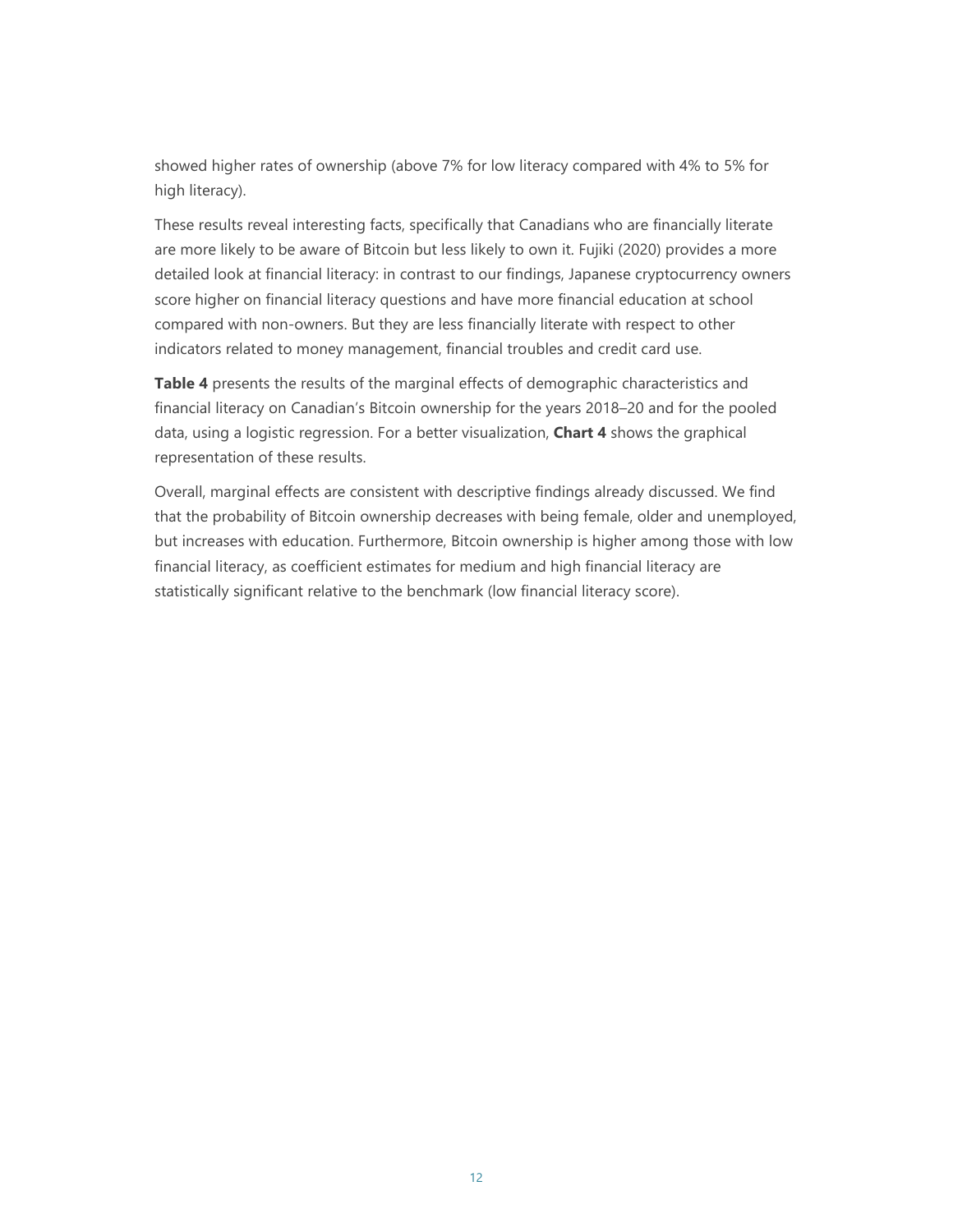| <b>Variables</b>        | Pooled       | 2018          | 2019          | 2020         |
|-------------------------|--------------|---------------|---------------|--------------|
| Gender:                 |              |               |               |              |
| Female                  | $-0.0619***$ | $-0.0466$ *** | $-0.0663***$  | $-0.0901***$ |
|                         | (0.00981)    | (0.0138)      | (0.0172)      | (0.0240)     |
| Age:                    |              |               |               |              |
| $35 - 54$               | $-0.0440***$ | $-0.0668**$   | $-0.0113$     | $-0.0634**$  |
|                         | (0.0120)     | (0.0261)      | (0.0216)      | (0.0290)     |
| 55 and older            | $-0.0810***$ | $-0.0940***$  | $-0.0531***$  | $-0.101***$  |
|                         | (0.0118)     | (0.0248)      | (0.0167)      | (0.0268)     |
| Education:              |              |               |               |              |
| College / CEGEP / trade | $0.0250**$   | $0.0379**$    | 0.0106        | 0.0340       |
|                         | (0.0104)     | (0.0164)      | (0.0198)      | (0.0295)     |
| University              | $0.0515***$  | $0.0626***$   | $0.0506**$    | 0.0361       |
|                         | (0.0122)     | (0.0178)      | (0.0212)      | (0.0256)     |
| Income:                 |              |               |               |              |
| \$30,000-\$69,999       | 0.00952      | 0.0215        | $-0.00551$    | 0.0210       |
|                         | (0.0123)     | (0.0211)      | (0.0225)      | (0.0254)     |
| \$70,000 and above      | 0.0120       | 0.0303        | 0.00102       | 0.00809      |
|                         | (0.0128)     | (0.0191)      | (0.0236)      | (0.0247)     |
| Region:                 |              |               |               |              |
| Prairies                | 0.000229     | $-0.00564$    | $-0.0188$     | 0.0305       |
|                         | (0.0149)     | (0.0241)      | (0.0310)      | (0.0360)     |
| Ontario                 | $-0.00757$   | $-0.0116$     | $-0.00998$    | 0.00437      |
|                         | (0.0131)     | (0.0206)      | (0.0286)      | (0.0294)     |
| Quebec                  | $-0.0177$    | $-0.0123$     | $-0.0222$     | $-0.0159$    |
|                         | (0.0153)     | (0.0237)      | (0.0321)      | (0.0289)     |
| Atlantic                | $-0.0225$    | $-0.0367$     | $-0.0222$     | $-0.00751$   |
|                         | (0.0162)     | (0.0259)      | (0.0357)      | (0.0372)     |
| Labour force:           |              |               |               |              |
| Unemployed              | $-0.0329**$  | 0.0204        | $-0.0466$ *** | $-0.0628***$ |
|                         | (0.0140)     | (0.0410)      | (0.0115)      | (0.0137)     |
| Not in labour force     | $-0.0202**$  | $-0.0217$     | $-0.0140$     | $-0.0303$    |
|                         | (0.00945)    | (0.0153)      | (0.0159)      | (0.0186)     |
| Financial literacy:     |              |               |               |              |
| Medium                  | $-0.0373***$ | $-0.0329*$    | $-0.0590***$  | $-0.00625$   |
|                         | (0.0120)     | (0.0173)      | (0.0199)      | (0.0290)     |
| High                    | $-0.0414***$ | $-0.0419**$   | $-0.0458**$   | $-0.0262$    |
|                         | (0.0112)     | (0.0212)      | (0.0191)      | (0.0233)     |
| Observations            | 5,288        | 1,743         | 1,800         | 1,745        |

**Table 4: Marginal effects on the probability of Bitcoin ownership, 2018–20**

Note: The marginal effects are estimated through a logistic regression. Column 1 shows the effect of each variable on the probability of having heard of Bitcoin over the period 2018–20; columns 2 to 4 present the results by year, starting from 2018. Marginal effects are measured relative to the following benchmark group: people who are male, aged 18 to 34, from British Columbia, high-school educated, employed, with a household income below \$30,000 and low financial literacy. The Prairies region includes Alberta, Saskatchewan and Manitoba. The Atlantic region includes New Brunswick, Nova Scotia, Prince Edward Island and Newfoundland and Labrador. Weighted bootstrap standard errors are in brackets. \*\*\* p<0.01, \*\* p<0.05, \* p<0.1.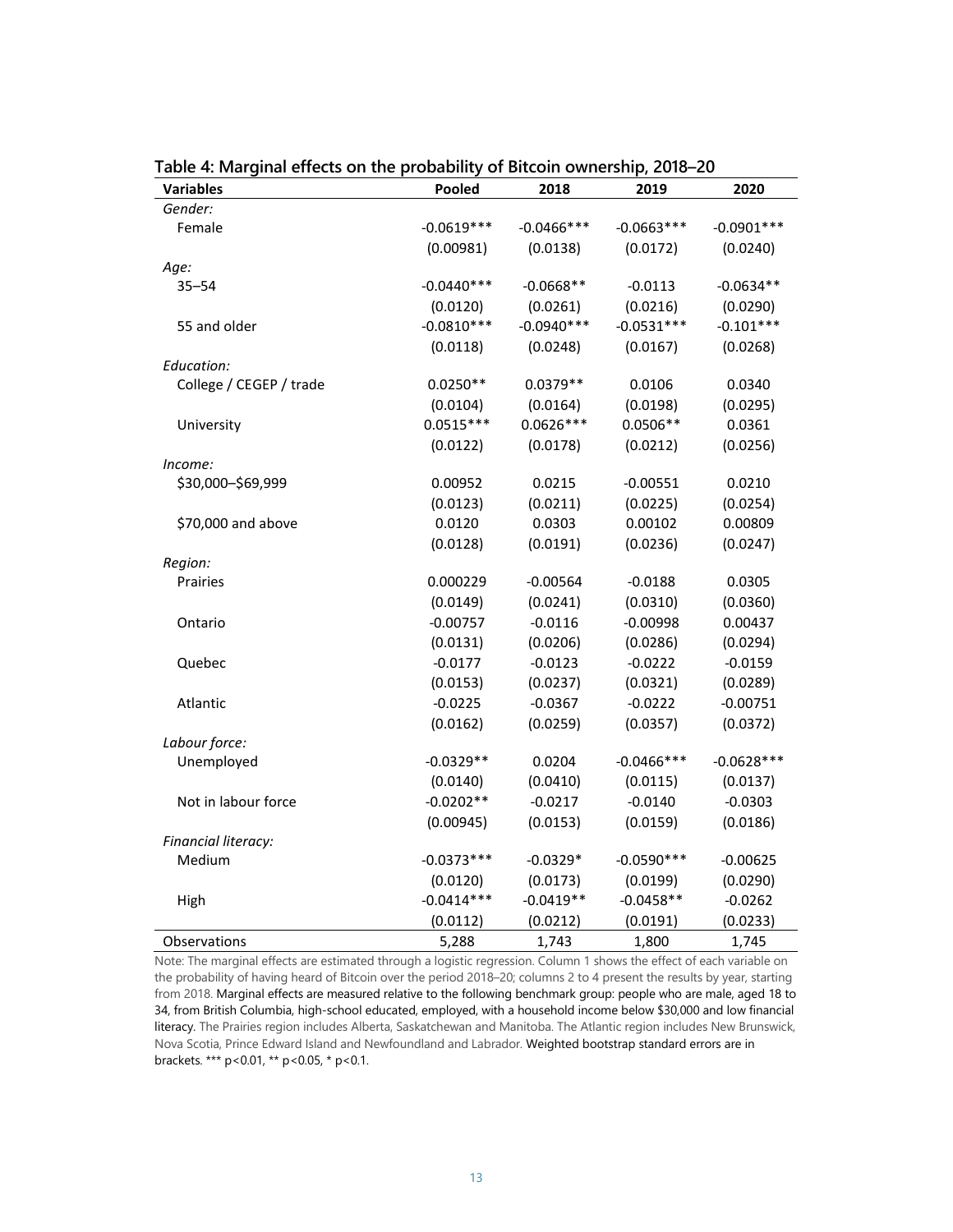

#### **Chart 4: Marginal effects on the probability of Bitcoin ownership, 2018–20**

Note: The horizontal lines represent confidence intervals by survey years. LFS is labour force status. The Prairies region includes Alberta, Saskatchewan and Manitoba. The Atlantic region includes New Brunswick, Nova Scotia, Prince Edward Island and Newfoundland and Labrador.

Source: Bank of Canada Last observation: November 2020

# **4 Profile of Bitcoin owners**

In this section, we look more deeply at Bitcoin owners. We first report what Bitcoin owners know about Bitcoin relative to what the overall Canadian population knows. We then provide estimates of Bitcoin holdings. We also outline the main reasons for owning Bitcoin and how often people use it to pay for goods or services and to make person-to-person transactions. We then look at the changes in the share and holdings of bitcoins of past Bitcoin owners. Lastly, we look at how Bitcoin owners obtain Bitcoin and the incidents they have faced when using it.

### **4.1 Knowledge about Bitcoin**

This section analyzes the state of Canadian's knowledge about the properties of Bitcoin, exploring the differences between Bitcoin owners and non-owners found in the BTCOS samples.

The questions relating to how much people know about Bitcoin are reported in the Appendix (**Table A-1**) and discussed further in Henry, Huynh and Nicholls (2019a; 2019b). We compute the knowledge score by summing the correct answers and subtracting the incorrect answers,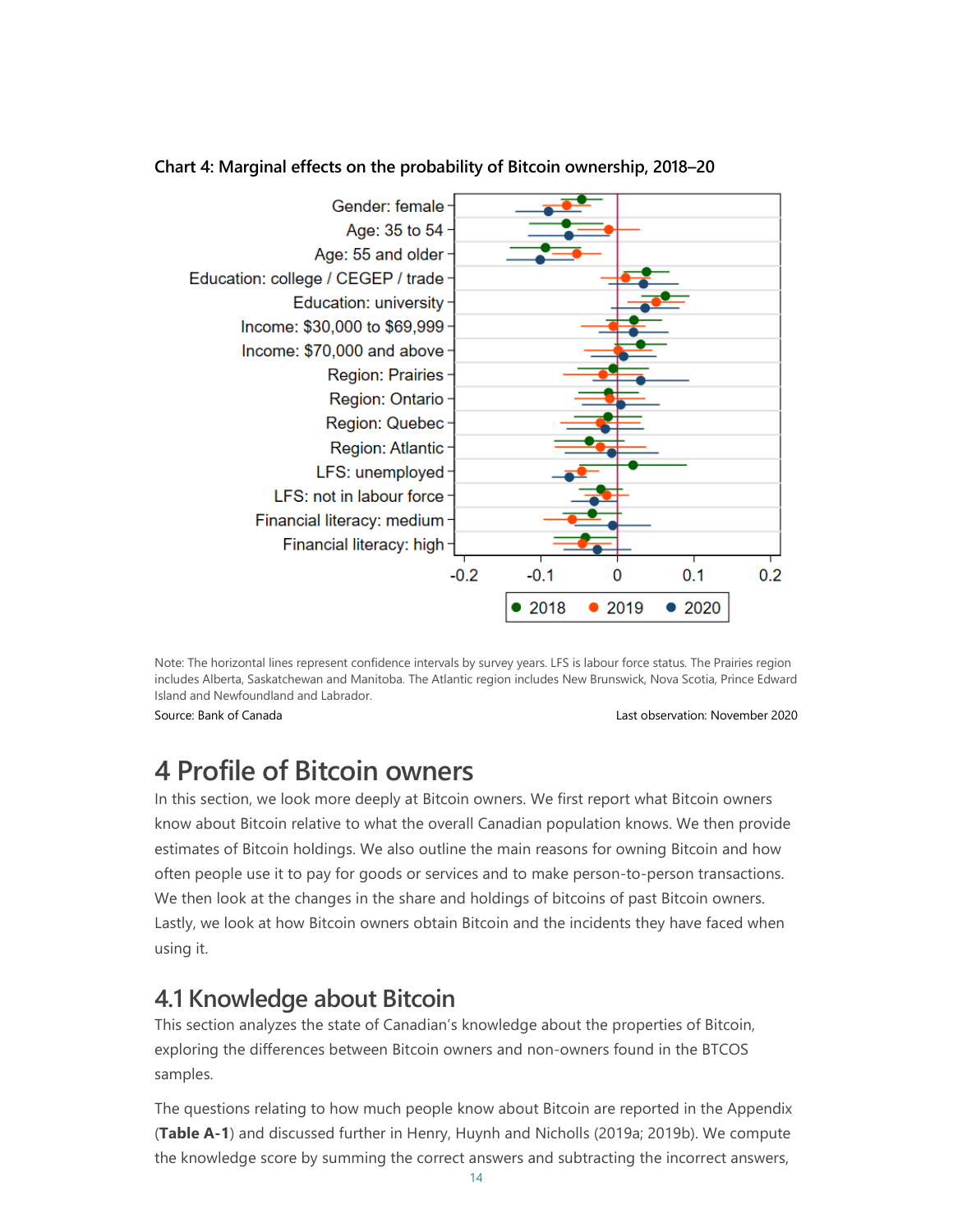while "don't know" responses are assigned zero. As a result, knowledge scores take values from -3 to 3. Based on these indexes, we define three knowledge levels: low (score  $\leq$  = 0), medium (score = 1 or score = 2) and high (score = 3).

The average levels of Bitcoin knowledge among Canadian non-owners did not change substantially between 2018 and 2019. The share of individuals with low Bitcoin knowledge was about 60%, and only 6% answered all three Bitcoin questions correctly (**Table 5**). As expected, Bitcoin owners were more likely than non-owners to give a correct answer. However, in 2018 and in 2019, only around 30% of Bitcoin owners had high knowledge.

The lack of knowledge did not stop people from buying Bitcoin, as 19% of Bitcoin owners in 2018 and 28% in 2019 were classified as having low Bitcoin knowledge.

|        | Table 5. Canadians Knowledge about Ditcom, 2017-15 (70) |        |         |        |         |        |  |
|--------|---------------------------------------------------------|--------|---------|--------|---------|--------|--|
|        |                                                         | 2017   |         | 2018   |         | 2019   |  |
|        | Overall                                                 | Owners | Overall | Owners | Overall | Owners |  |
| Low    | 55                                                      | 24     | 61      | 19     | 60      | 28     |  |
| Medium | 38                                                      | 49     | 33      | 52     | 34      | 41     |  |
| High   | 6                                                       | 27     | 6       | 29     | 6       | 31     |  |

#### **Table 5: Canadians' knowledge about Bitcoin, 2017–19 (%)**

Note: The table reports the share of Canadians in each category of Bitcoin knowledge. The sample consists of 117 Bitcoin owners in 2017, 99 in 2018 and 89 in 2019. All estimates are calculated using survey weights.

### **4.2. How much Bitcoin do owners hold?**

In 2018 and 2019, Bitcoin owners were asked to provide the value in Canadian dollars of the bitcoins they currently held. From 2018 to 2019, the median value of Bitcoin holdings decreased sharply, from around \$500 to \$250. To compare the holdings across years, we grouped 2018 and 2019 numbers in ranges presented in **Chart 5**. Over the period, we see a decreasing proportion of Canadians who reported holding 1 to 10 bitcoins (from 39% in 2016 to 6% in 2019) and 10 or more bitcoins (from 13% in 2017 to 5% in 2018 and 2019). Concurrently, the share of holders with less than 1 bitcoin has increased from 54% in 2016 to 68% in 2017, 87% in 2018 and 89% in 2019.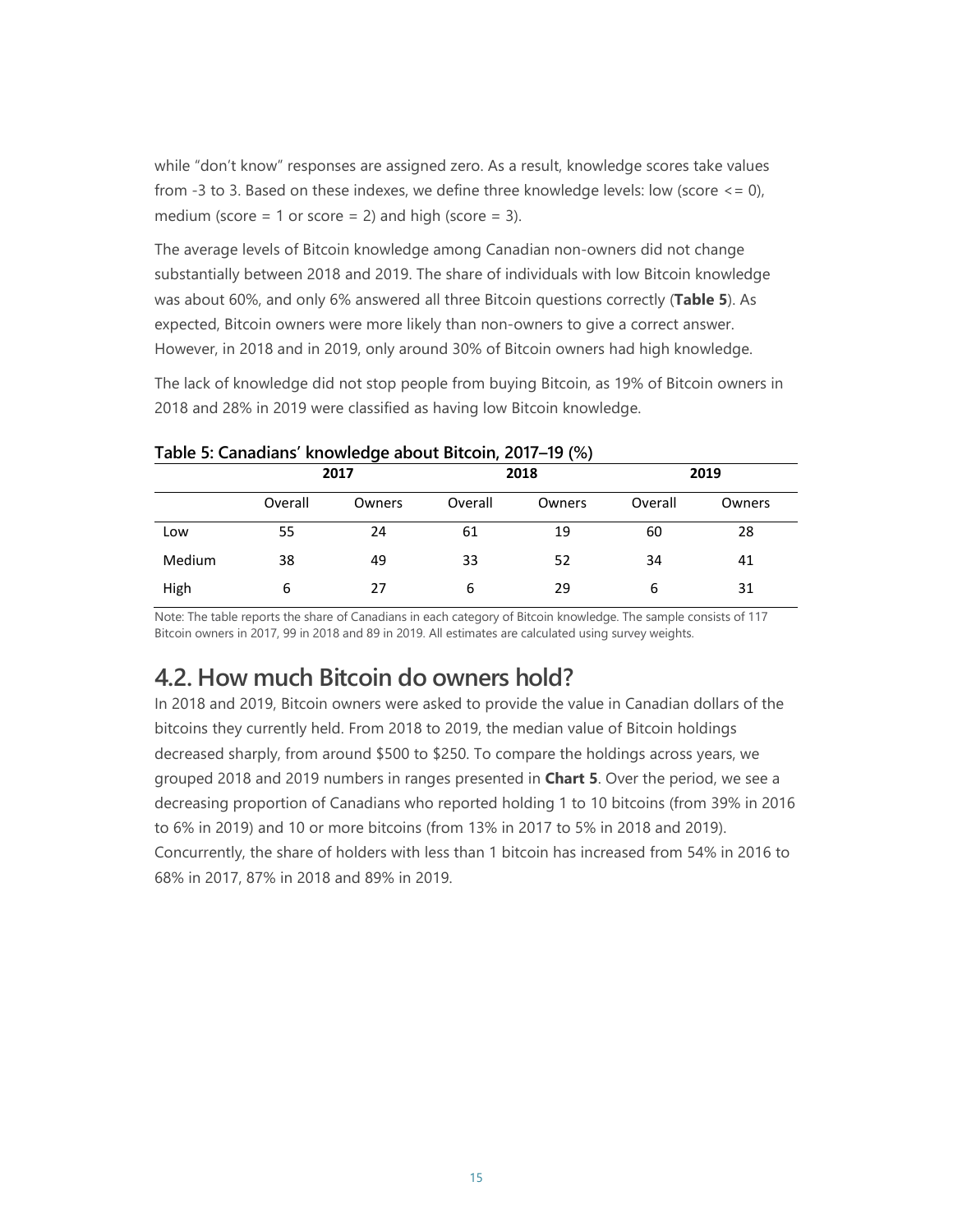**Chart 5: Bitcoin holdings, 2016–19**



Note: In 2018 and 2019, surveyed Bitcoin owners were asked to report their holdings as a continuous range, denominated in Canadian dollars. For comparability across years, in 2018 and 2019, we used the prevailing price when the survey was conducted to convert Canadian dollars to Bitcoin. The sample consists of 58 Canadians aged 18 or older who reported they owned Bitcoin in 2016, 117 in 2017, 99 in 2018 and 89 in 2019. All estimates are calculated using survey weights.

Source: Bank of Canada Last observation: December 2019

### **4.3. Reasons for owning (or not owning) Bitcoin**

As noted in the introduction, widespread use of cryptocurrencies is one potential trigger condition for the Bank to issue a CBDC in Canada. This makes it important to understand how and why cryptocurrencies are used.

The 2017 to 2019 BTCOS surveys asked Bitcoin owners how often they use their Bitcoin holdings to pay for goods and services (**Chart 6**, panel a) and how often they used them to send money to other people (**Chart 6**, panel b). From 2018 to 2019, the proportion of Bitcoin owners who never used their holdings to buy goods and services or to make person-toperson transfers increased (from 33% to 44% for purchases, and from 42% to 53% for transfers). Consequently, the share of Bitcoin owners who tend to use bitcoins at least a few times a month ("often") decreased for both types of transactions.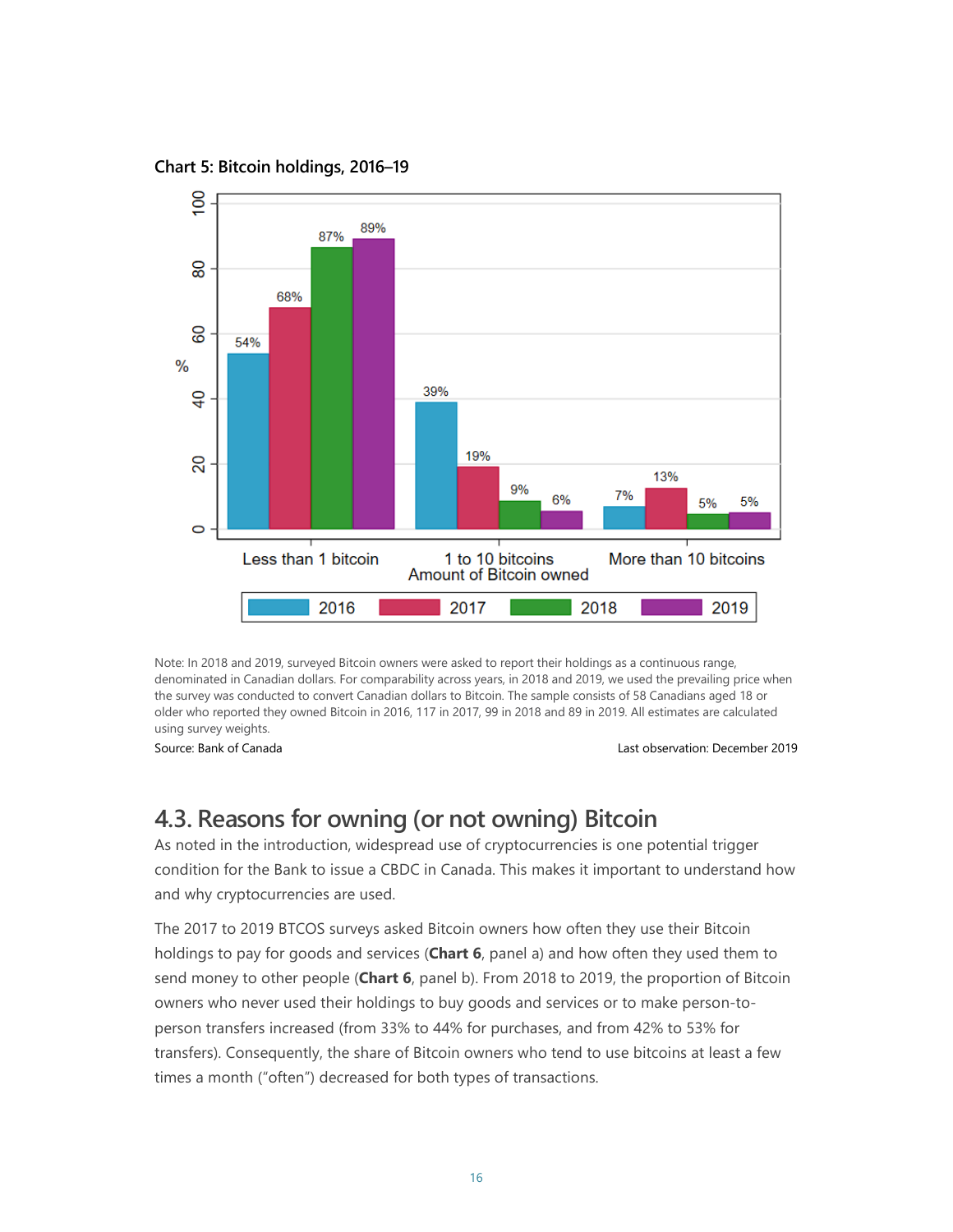

#### **Chart 6: Frequency of Bitcoin use, 2017–19 a. Buying goods and services**

#### **b. Making person-to-person transfers**



Note: "Rarely" consists of surveyed Bitcoin owners who used bitcoins for transactions at most once a year, not on a regular basis. "Sometimes" consists of those who used bitcoins between a few times a year to once a month. "Often" consists of those who used bitcoins at least a few times a month. The sample consists of 117 Bitcoin owners in 2017, 99 in 2018 and 89 in 2019. All estimates are calculated using survey weights.

#### Source: Bank of Canada Last observation: December 2019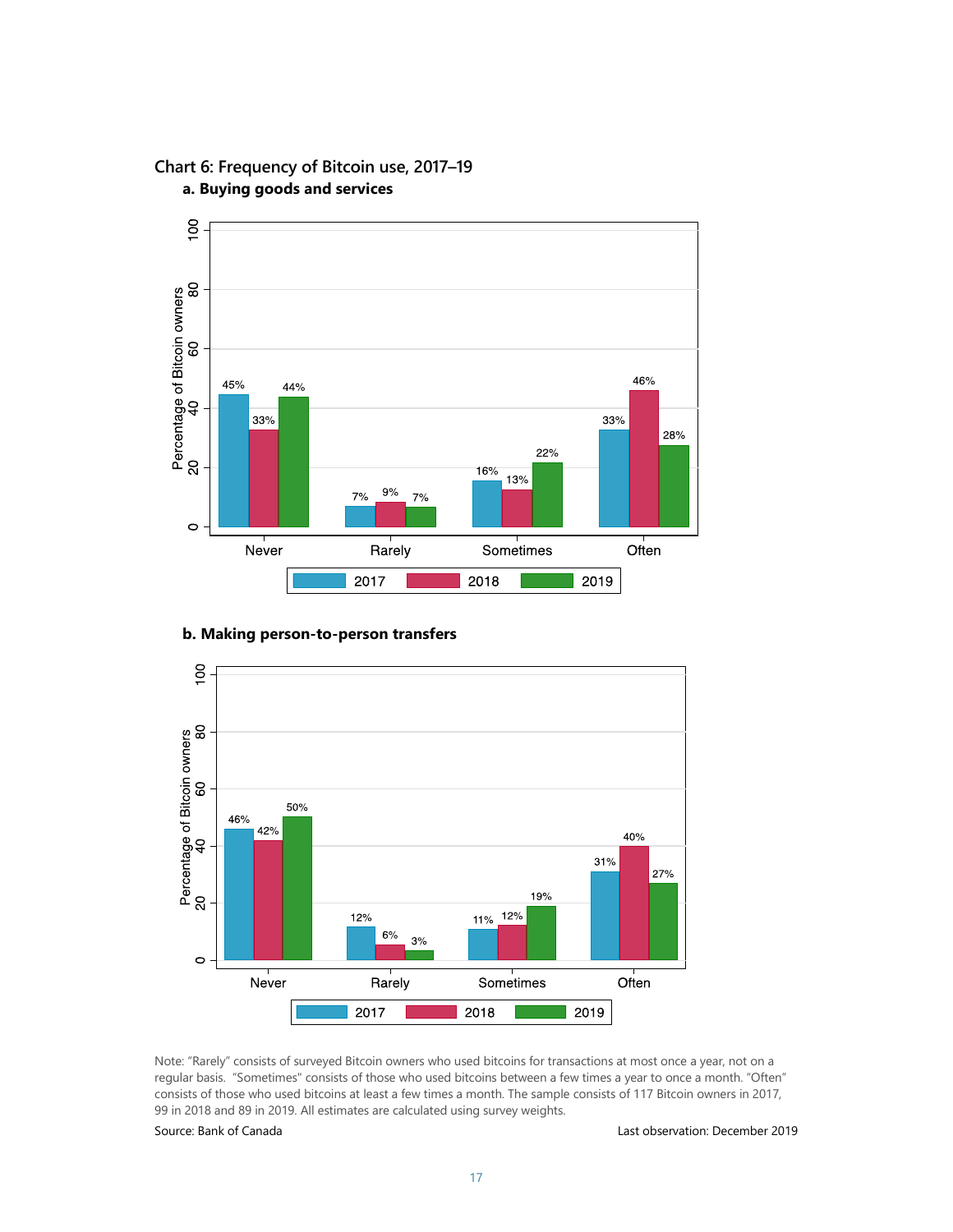In addition, Bitcoin owners were asked to indicate their primary reason for holding Bitcoin, and non-owners who are aware of Bitcoin were asked to provide their main reason for not owning Bitcoin. In **Table 6**, we group owners' reasons for owning Bitcoin into four categories: payments, investment, anonymity/trust and technology. In 2019, Canadians cited investment as the most common reason (39% of owners) for owning Bitcoin, followed by technology (31% of owners), payments (15% of owners) and anonymity/trust (15% of owners). These results are broadly similar to those of the 2018 BTCOS.

| <b>Grouping</b> | <b>Response options</b>                                                       | 2016 | 2017 | 2018 | 2019 |
|-----------------|-------------------------------------------------------------------------------|------|------|------|------|
|                 | I use it to buy goods and services on the internet<br>in Canada/elsewhere.    |      | 23   | 19   | 15   |
| Payments        | I use it to buy goods and services in physical<br>stores in Canada/elsewhere. | 45   |      |      |      |
|                 | I use it to make remittances or other<br>international payments.              |      |      |      |      |
| Investment      | It is an investment.                                                          | 6    | 56   | 40   | 39   |
|                 | It allows me to make payments anonymously.                                    |      |      |      |      |
| Anonymity/trust | I do not trust banks.                                                         | 16   | 5    | 19   | 15   |
|                 | I do not trust the government or the Canadian<br>dollar.                      |      |      |      |      |
|                 | I am interested in new technologies.                                          |      |      |      |      |
| Technology      | It uses secure blockchain technology to prevent<br>loss and fraud.            | 33   | 16   | 22   | 31   |
|                 | It is a cost saving technology.                                               |      |      |      |      |

**Table 6: Main reasons for owning Bitcoin, 2016–19 (%)**

Note: The table reports the percentage of surveyed Bitcoin owners who chose each category as their primary reason for owning Bitcoin in 2016, 2017, 2018 and 2019. The sample consists of 58 Canadians aged 18 or older who reported owning Bitcoin in 2016, 117 in 2017, 99 in 2018 and 89 in 2019. All estimates are calculated using survey weights.

Canadians who were aware of Bitcoin but did not own any were asked to select their main reason for not owning Bitcoin; 27% stated that a lack of knowledge or understanding of Bitcoin technology was the main reason, followed by the fact that their current methods of payment meet their needs (22%) and a lack of trust in private currencies that are not backed by the government (15%) (see **Table 7**). Other main reasons—related to price volatility, lack of acceptance as a method of payment, lack of belief in the future survival of the Bitcoin system, cyber theft and lack of regulation—each represent less than 10% of Canadians who were aware of Bitcoin but didn't own any. We observed a similar pattern across 2016–19.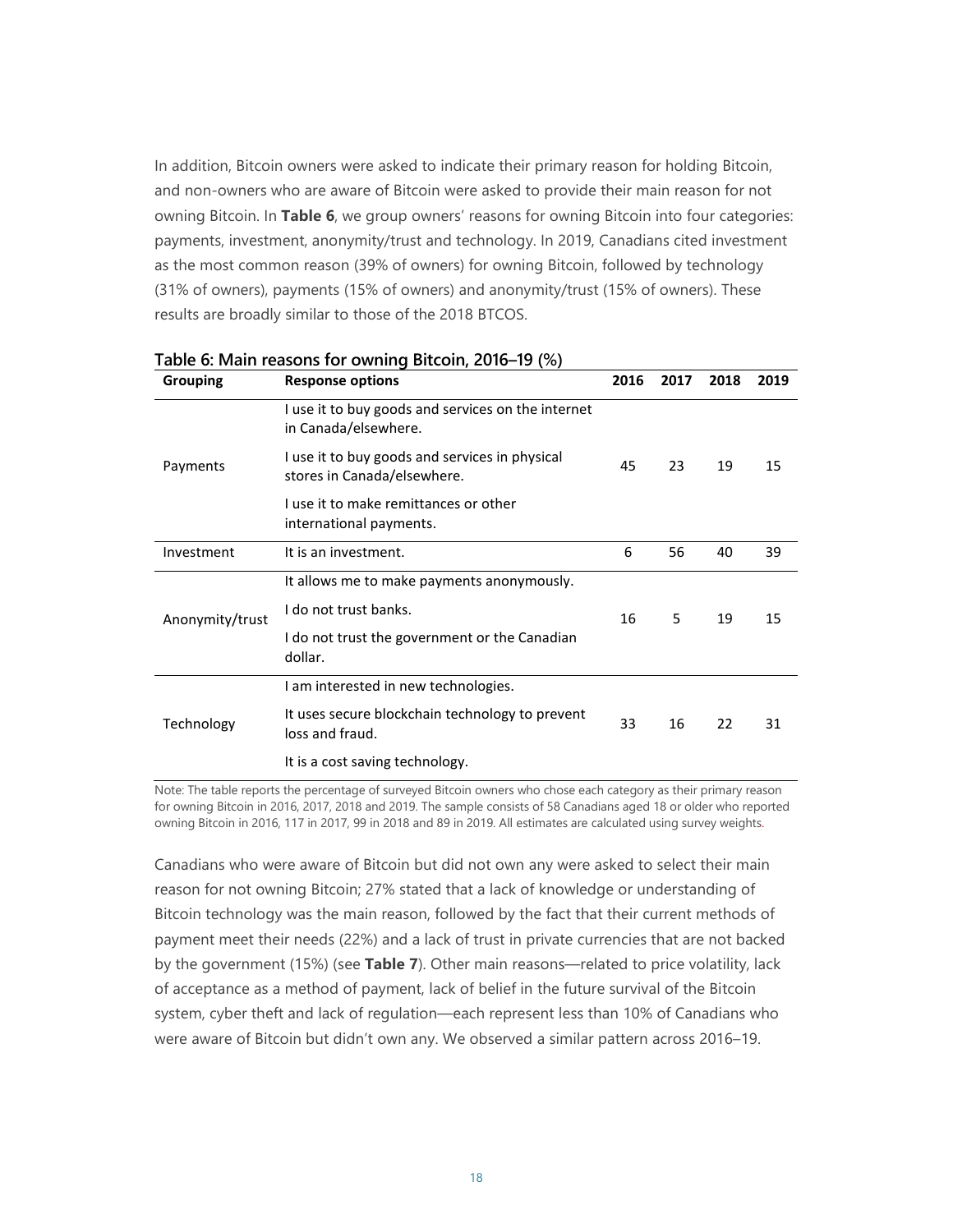|                                               | 2016 | 2017 | 2018 | 2019 |
|-----------------------------------------------|------|------|------|------|
| I do not understand/know enough about         |      |      |      |      |
| technology.                                   | 28   | 32   | 30   | 27   |
| It is not widely accepted as a method of      |      |      |      |      |
| payment.                                      |      | 5    | 5    | 5    |
| My current payment methods meet all my        |      |      |      |      |
| needs.                                        | 32   | 23   | 20   | 22   |
| The value of Bitcoin varies too much.         | 4    | 5    |      |      |
| It is not easy to acquire/use.                | 6    | 6    | 4    | 4    |
| I do not trust a private currency that is not |      |      |      |      |
| backed by the government.                     | 13   | 10   | 11   | 15   |
| I am concerned about cyber theft.             | 4    | 3    | 6    | 5    |
| I am concerned about lack of oversight        |      |      |      |      |
| from regulatory bodies.                       | 4    | 3    | 3    | 4    |
| I use alternative digital currencies instead. | 0    | 0    | 0    |      |
| I do not believe the Bitcoin system will      |      |      |      |      |
| survive in the future.                        |      | 8    | 11   | 8    |
| Other                                         |      |      |      |      |

#### **Table 7: Main reasons for not owning Bitcoin, 2016–19 (%)**

Note: This table provides the percentage of Canadians who had heard of Bitcoin but did not own any, including those who used to own Bitcoin in the past. They responded to the prompt "Please name the main reason for not owning any Bitcoin." All estimates are calculated using survey weights.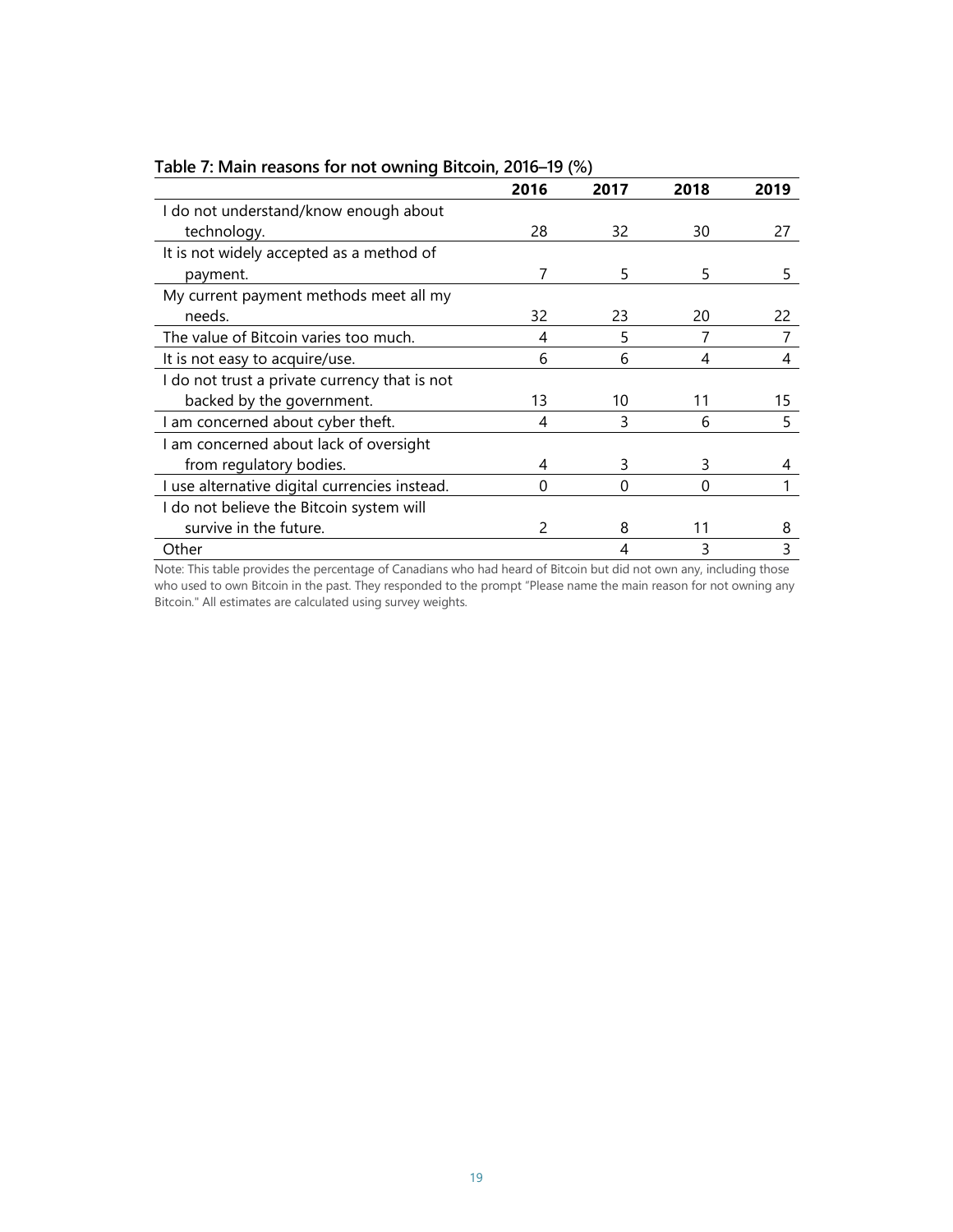### **4.4 How do owners obtain Bitcoin?**

The 2019 BTCOS added a new question addressed to Bitcoin owners: "What is the most common way you obtain Bitcoin?" We present the results in **Chart 7**. In 2019, about half of owners used cryptocurrency exchanges, either on a website (41%) or through a mobile app (9%). Of the rest, 19% mined their own bitcoins, 9% obtained bitcoins through ATMs, 14% obtained them from friends or family (person-to-person transfers) and 9% used other channels. Our results suggest that most Bitcoin owners use exchanges to get their bitcoins, but also that Canadians have a variety of access options.



#### **Chart 7: Most common methods to obtain Bitcoin, 2019**

Note: The sample consists of 89 Canadians aged 18 or older who reported they owned Bitcoin in 2019. All estimates are calculated using survey weights.

Source: Bank of Canada Last observation: December 2019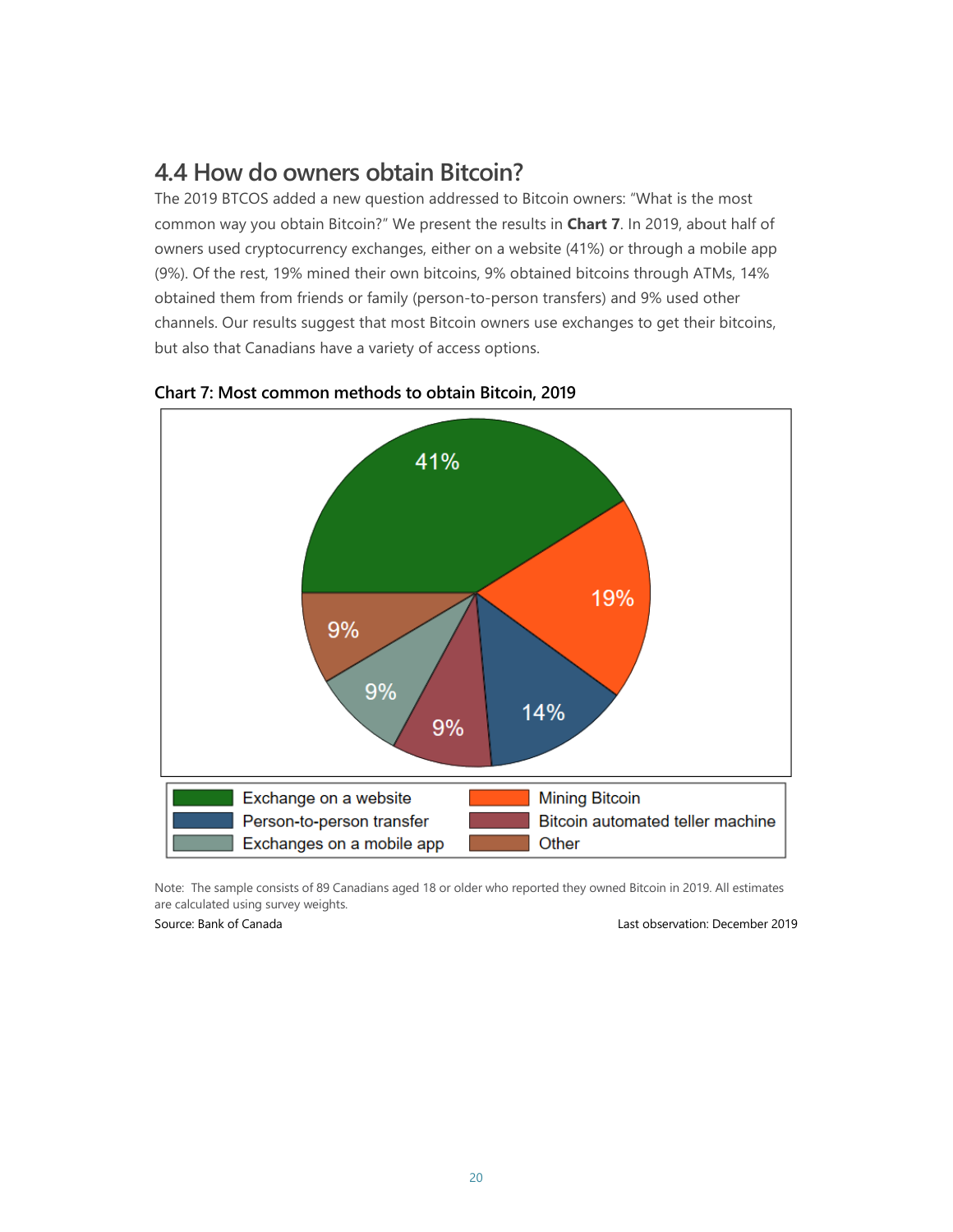To understand how Bitcoin access is distributed across different demographic characteristics, we collapse Bitcoin access options into three groups: Bitcoin mining, cryptocurrency exchanges (web and mobile) and other methods (ATMs, person-to-person transfers and "other").**[6](#page-23-0) Table 8** compares the most common access methods by demographics.

| <b>Variables</b>        | <b>Other</b> | Web/mobile | <b>Mining</b>  |  |
|-------------------------|--------------|------------|----------------|--|
|                         |              | exchanges  |                |  |
| Gender:                 |              |            |                |  |
| Male                    | 32           | 46         | 22             |  |
| Female                  | 28           | 63         | 9              |  |
| Age:                    |              |            |                |  |
| $18 - 34$               | 28           | 63         | 9              |  |
| $35 - 54$               | 34           | 38         | 28             |  |
| 55 and older            | 33           | 48         | 19             |  |
| Education:              |              |            |                |  |
| High school or less     | 56           | 22         | 22             |  |
| College                 | 12           | 63         | 26             |  |
| University              | 28           | 59         | 14             |  |
| Income:                 |              |            |                |  |
| Below \$30,000          | 12           | 52         | 36             |  |
| \$30,000-69,999         | 26           | 41         | 33             |  |
| \$70,000 and above      | 38           | 49         | 13             |  |
| Region:                 |              |            |                |  |
| <b>British Columbia</b> | 24           | 59         | 17             |  |
| <b>Prairies</b>         | 44           | 29         | 27             |  |
| Ontario                 | 26           | 53         | 21             |  |
| Quebec                  | 38           | 55         | $\overline{7}$ |  |
| Atlantic                | 37           | 27         | 37             |  |
| Labour force:           |              |            |                |  |
| Employed                | 33           | 48         | 19             |  |
| Unemployed              | $\Omega$     | 41         | 59             |  |
| Not in labour force     | 28           | 50         | 22             |  |
| Financial literacy:     |              |            |                |  |
| Low                     | 51           | 30         | 19             |  |
| Medium                  | 16           | 73         | 11             |  |
| High                    | 14           | 63         | 23             |  |
| Bitcoin knowledge:      |              |            |                |  |
| Low                     | 25           | 59         | 16             |  |
| Medium                  | 49           | 43         | 8              |  |
| High                    | 13           | 51         | 36             |  |

**Table 8: Most common methods for obtaining Bitcoin by demographics, 2019 (%)**

Note: This table reports the percentage of surveyed Bitcoin owners for each demographic who answered the question, "What is the most common way you obtain Bitcoin?" The sample sizes for the three groupings are: other—22 observations; web/mobile exchanges—48 observations; and mining—19 observations. "Other" includes automated teller machines, person-to-person exchanges and other options. The Prairies region includes Alberta, Saskatchewan and Manitoba. The Atlantic region includes New Brunswick, Nova Scotia, Prince Edward Island and Newfoundland and Labrador. All estimates are calculated using survey weights.

<span id="page-23-0"></span>**<sup>6</sup>** We need to group the Bitcoin access options in order to increase the number of observations per group because the sample of Bitcoin owners is not large.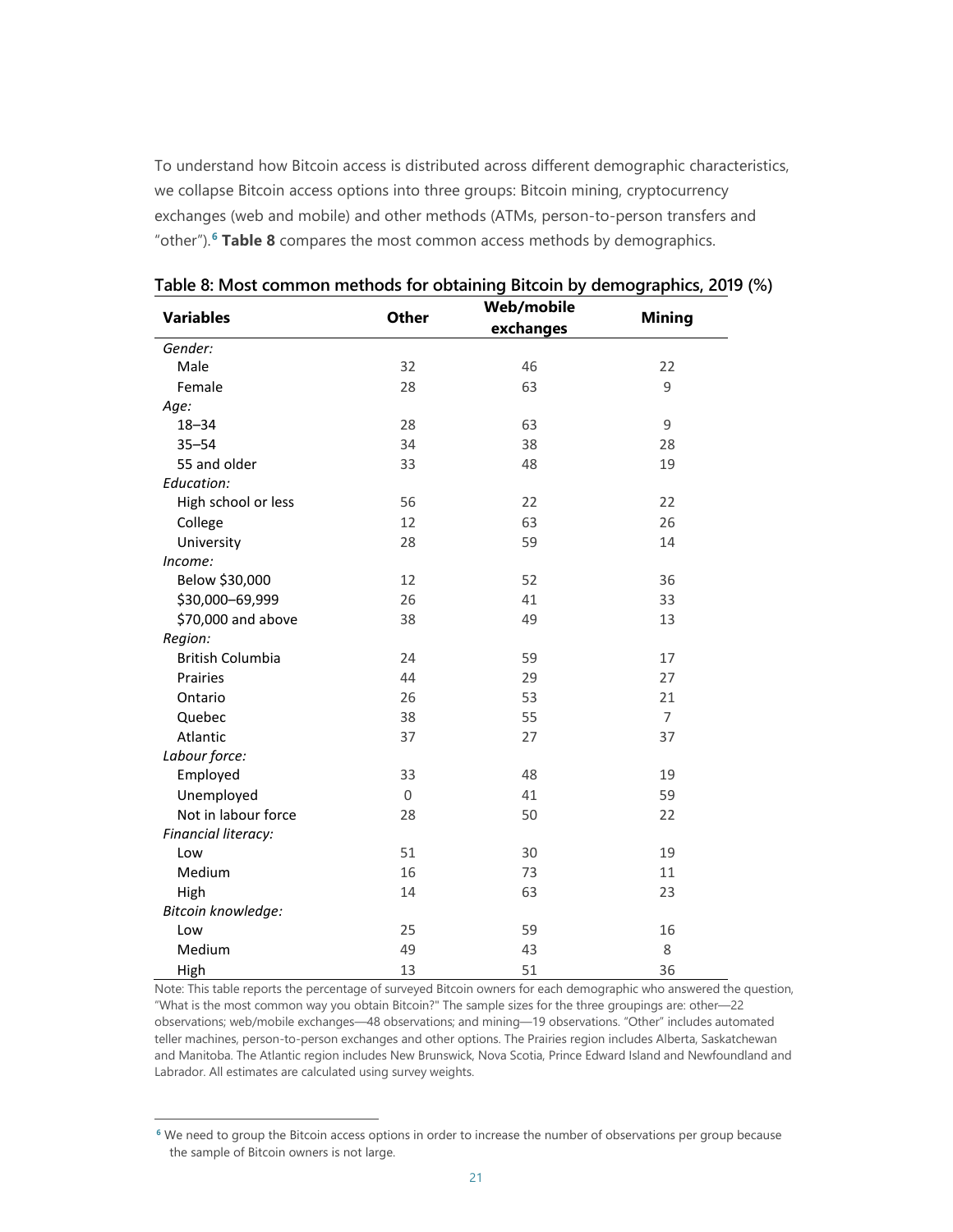When we compare the results across the three choices for obtaining Bitcoin (web/mobile exchanges, mining, and other), we observe that web/mobile exchanges were the preferred options to access bitcoins in most demographic categories. Notable exceptions were owners with low education or low financial literacy, who preferred other methods to either exchanges or mining. Compared with men, women were more likely to acquire bitcoins through web or mobile exchanges and less likely to use mining. Similarly, the youngest age group (18 to 34) was more likely than older age groups to use exchanges, while less likely to use mining.**[7](#page-24-0)**

### **4.5. Crypto alternatives to Bitcoin**

In addition to owning Bitcoin, some Canadians own "altcoins" (a colloquial name for other cryptocurrencies). **Table 9** presents ownership of altcoins by Canadians in 2018 and 2019. According to the 2018 and 2019 BTCOS, altcoin ownership was very low in Canada, at about 3% for Ethereum and BTC Cash, 2% for Litecoin and below 1% for other cryptocurrencies. The growth rate is also very small—only Ethereum registered an increase, from 1.9% in 2018 to 3.4% in 2019. In addition, about half of altcoin owners were also Bitcoin owners.

|                        | 2018 | 2019 |
|------------------------|------|------|
| Ethereum (ETH)         | 1.9  | 3.4  |
| Bitcoin Cash (BCH)     | 2.9  | 3.6  |
| Litecoin (LTC)         | 1.9  | 2.3  |
| Ripple (XRP)           | 1.0  | 0.9  |
| Ethereum Classic (ETC) | 0.6  |      |
| Dash (DASH)            | 0.7  |      |
| Binance Coin (BNB)     |      | 1.7  |
| Tether (USDT)          |      | 0.5  |
| USD Cash (USDC)        |      | 0.3  |
| Dai (DAI)              |      | 0.1  |
| Other                  | 0.7  | 0.8  |

#### **Table 9: Ownership of altcoins, 2018–19 (%)**

Note: The table reports the percentage of Canadians aware of Bitcoin who owned altcoins in 2018 and 2019. The empty cells reflect that the 2019 BTCOS added Binance Coin, Tether, USD Cash and Dai to the response options for the question, "Do you have any of the following digital currencies?" and eliminated Ethereum Classic and Dash. All estimates are calculated using survey weights.

Stablecoins are a type of cryptocurrency whose price is pegged to another currency or commodity, with the goal of providing price stability. We find that awareness of stablecoins is still very uncommon. For instance, only 5% of Canadians who had heard of Bitcoin had also

<span id="page-24-0"></span>**<sup>7</sup>** We also conduct a conditional analysis to see if there are significant differences when comparing access via "mining" and "other" means with the benchmark exchanges on websites and through mobile apps. We use a multinomial logit methodology (Cosslett 1981), and the results suggest that individuals who obtain Bitcoin using other means differ in education, income, labour force status and financial knowledge when they are compared with the ones obtaining their Bitcoin using exchanges on websites and through mobile apps. At the same time, individuals who are obtaining their Bitcoin using mining are not different in demographics from those obtaining their Bitcoin using exchanges on websites and through mobile apps.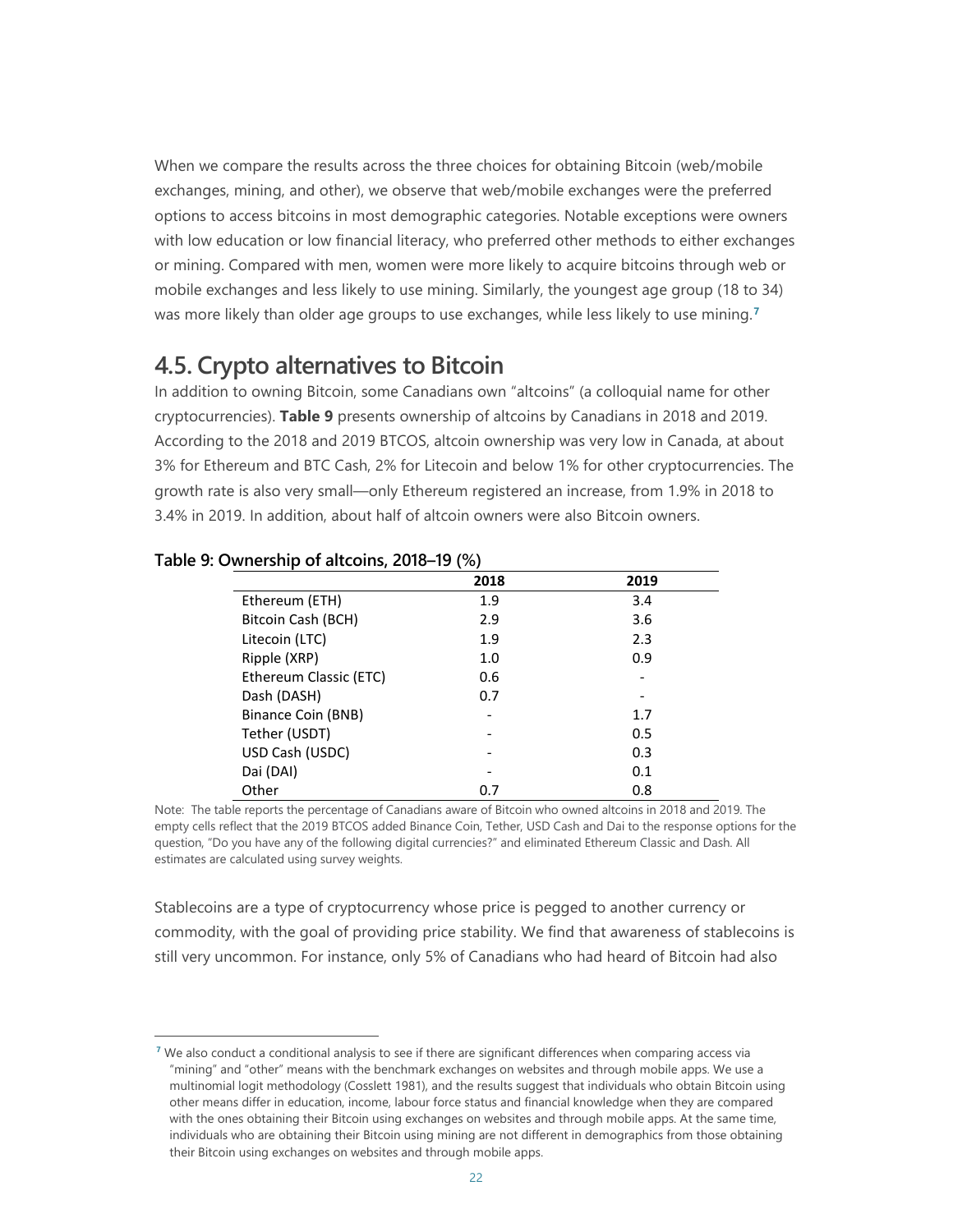heard of stablecoins. **Table 9** suggests that ownership of stablecoins is even lower: just a fraction of a percent stated they owned the stablecoins Tether, USD Coin and Dai.

### **4.6 Cryptocurrency risks and incidents**

Studying the financial and security risks faced by Bitcoin owners in conjunction with how they obtain Bitcoin (section 4.4) is important when it comes to understanding their adoption decisions. The adoption decision balances ease of use with associated risks.**[8](#page-25-0)** These risks include financial risks, such as those caused by volatility in the cryptocurrency market, technological issues and security risks to personal data. Furthermore, cryptocurrency users can be subject to fraudulent events—between 2017 and 2020, cryptocurrency frauds in Canada increased more than 400% (RCMP 2021). With all this in mind, the 2019 BTCOS asked current and past Bitcoin owners to report whether they experienced any incidents related to cryptocurrency risks while holding Bitcoin (**Chart 8**).

We find that about half of past and current Bitcoin owners reported one or more such incidents. The most common incident reported (18% of past and current owners) was a loss of substantial value due to a cryptocurrency price crash (we note that price volatility was also the most common reason past Bitcoin owners gave for not holding Bitcoin at the time of the survey). In terms of issues related to the technology, 14% of past and current owners stated they lost access to their personal cryptocurrency wallets, while 9% had problems with a purchase made in cryptocurrency. In terms of security, 6% stated an exchange holding their funds had been hacked, and 5% stated their personal data held on an exchange had been compromised. Past and current owners also reported several incidents of fraud: 12% had participated in an initial coin offering that ended up being a scam,**[9](#page-25-1)** while 7% had had their funds stolen by an exchange.

<span id="page-25-0"></span>**<sup>8</sup>** Kahn, Rivadeneyra and Wong (2021) show that customers will take little care about risks when liability is shared. Even when managing their balances individually and facing the entire risk of loss, they will still prefer the easier access found in using wallets, reusing addresses and relying on password aggregation programs.

<span id="page-25-1"></span>**<sup>9</sup>** Initial coin offerings (similar to initial public offerings) are a blockchain-based alternative for entrepreneurs to raise funds (e.g., see Howell, Niessner and Yermack 2020). Some have been the subject to scams (e.g., see United States Department of Justice 2020).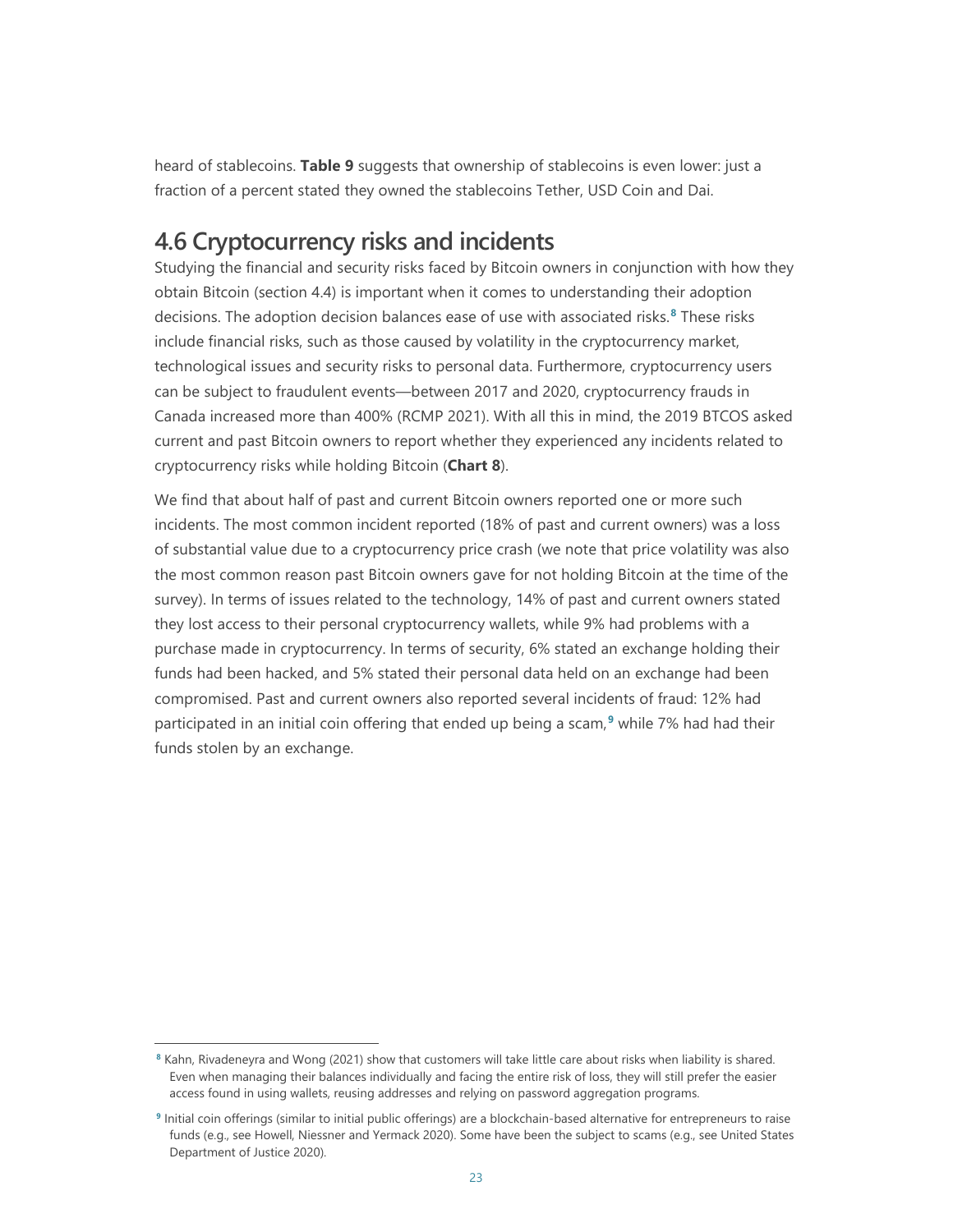



Note: In 2019, 84 Bitcoin owners out of 177 reported incidents (35 past and 49 current Bitcoin owners). The total number of reported incidents was 121, as respondents chose all options that apply to them. The chart reports the proportion of past and current Bitcoin owners who experienced each type of incident. Respondents were asked, "Have any of the following incidents happened to you?" and could choose the following (in order of appearance in the chart): "A price crash caused my cryptocurrency to lose substantial value"; "Lost access to my personal cryptocurrency wallet"; "I participated in an initial coin offering and it turned out to be a scam"; "Experienced problems with a purchase made using cryptocurrencies"; "The cryptocurrency exchange stole my funds"; "The cryptocurrency exchange holding my funds was hacked"; and "My personal data held by cryptocurrency exchanges were compromised." ICO stands for initial coin offering. All estimates are calculated using survey weights.

Source: Bank of Canada Last observation: December 2019

Next, we collapse the incidents reported by current and past Bitcoin owners into three groups: loss of access to wallet and problems with transactions (group one—access problems), exchange hacks, initial coin offering scams, stolen funds and data breaches (group two—scams or hacks) and price crashes (group three—price crashes). **Table 10** reports the types of incidents reported by demographic characteristics.

We find that owners in certain demographic groups appear more likely to report scams or hacking incidents; these include men, those aged 54 or younger, those with higher incomes (\$70,000 and above), employed owners, and those with low financial literacy. Young owners and those with low literacy were also more likely than their older and higher-literacy counterparts to report access problems. Price crashes, in contrast, were most commonly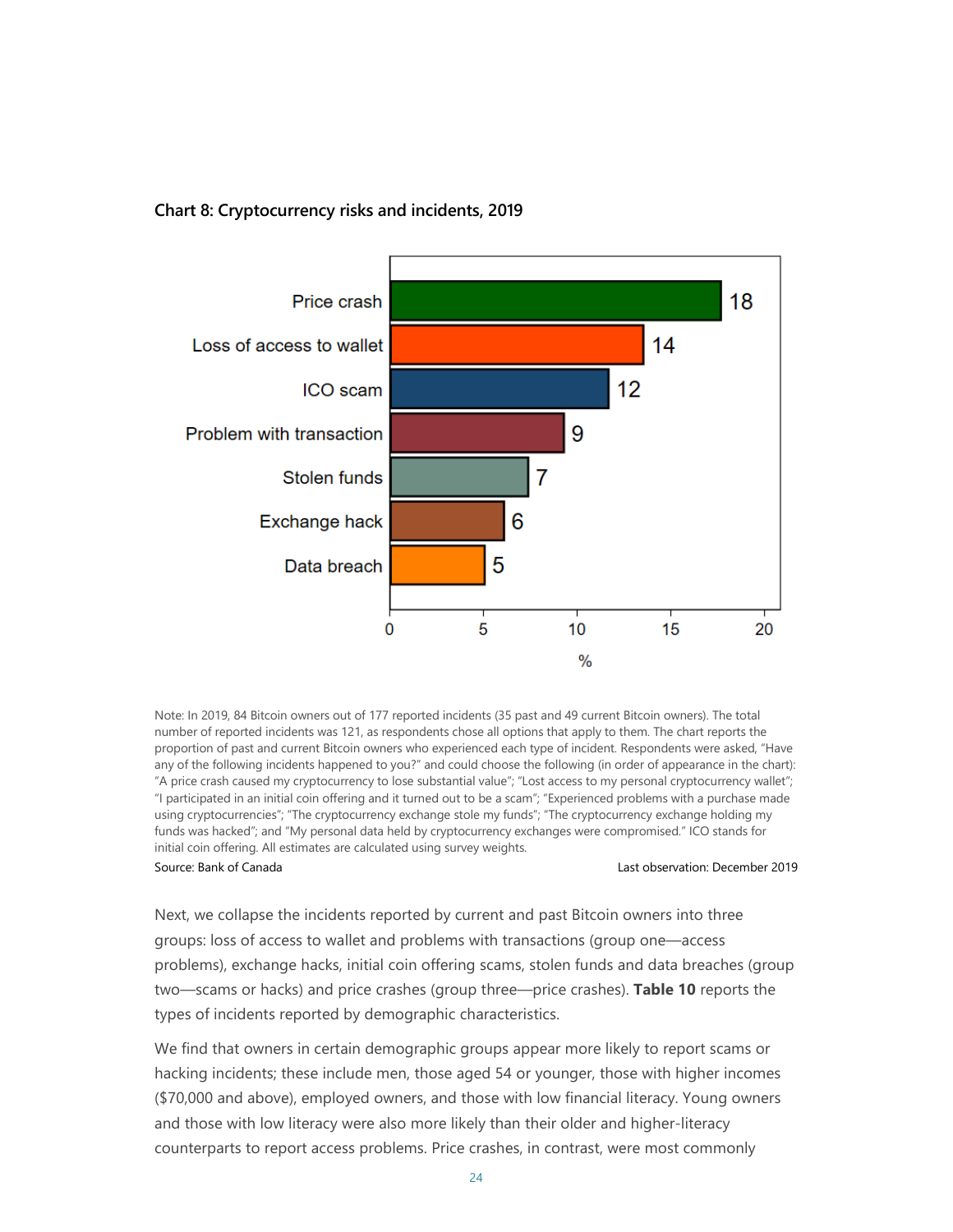experienced by owners with a high level of education or financial literacy and by those with a high income level. Incidents of all three types were more common among owners with medium or high levels of Bitcoin knowledge compared to those with low knowledge. **[10](#page-27-0)**

| <b>Variables</b>        | <b>Access problems</b> | <b>Scams or hacks</b> | <b>Price crashes</b> |
|-------------------------|------------------------|-----------------------|----------------------|
| Gender:                 |                        |                       |                      |
| Male                    | 16                     | 29                    | 16                   |
| Female                  | 26                     | 18                    | 21                   |
| Age:                    |                        |                       |                      |
| $18 - 34$               | 22                     | 30                    | 16                   |
| $35 - 54$               | 20                     | 24                    | 23                   |
| 55 and older            | 7                      | 12                    | 10                   |
| Education:              |                        |                       |                      |
| High school or less     | 15                     | 29                    | 10                   |
| College                 | 22                     | 22                    | 19                   |
| University              | 21                     | 26                    | 24                   |
| Income:                 |                        |                       |                      |
| Below \$30,000          | $\overline{7}$         | 20                    | $\mathbf{1}$         |
| \$30,000-69,999         | 17                     | 21                    | 19                   |
| \$70,000 and above      | 23                     | 32                    | 23                   |
| Region:                 |                        |                       |                      |
| <b>British Columbia</b> | 11                     | 23                    | 16                   |
| Prairies                | 39                     | 38                    | 18                   |
| Ontario                 | 20                     | 20                    | 18                   |
| Quebec                  | 12                     | 31                    | 21                   |
| Atlantic                | 24                     | 28                    | 12                   |
| Labour force:           |                        |                       |                      |
| Employed                | 21                     | 29                    | 21                   |
| Unemployed              | 32                     | 10                    | 0                    |
| Not in labour force     | 9                      | 17                    | 9                    |
| Financial literacy:     |                        |                       |                      |
| Low                     | 23                     | 44                    | 17                   |
| Medium                  | 17                     | 11                    | 9                    |
| High                    | 16                     | 10                    | 26                   |
| Bitcoin knowledge:      |                        |                       |                      |
| Low                     | 10                     | 18                    | 12                   |
| Medium                  | 19                     | 33                    | 18                   |
| High                    | 31                     | 22                    | 25                   |

**Table 10: Demographic profile by incidents faced by Bitcoin owners, 2019 (%)**

Note: The sample sizes for the three groupings are as follows: access problems—32 observations; scams or hacks—43 observations; and price crashes—32 observations. The Prairies region includes Alberta, Saskatchewan and Manitoba. The Atlantic region includes New Brunswick, Nova Scotia, Prince Edward Island and Newfoundland and Labrador. All estimates are calculated using survey weights.

<span id="page-27-0"></span><sup>&</sup>lt;sup>10</sup> We estimated a multinomial logit model (Cosslett 1981) and found that, relative to the benchmark group (scamming and hacking), the patterns are similar to the ones described in Table 10. It is worth emphasizing that, compared with Bitcoin owners from the benchmark group, Bitcoin owners who are not in the labour force are less likely to have access problems, while those who have high Bitcoin knowledge are more likely to have access problems. Alternatively, Bitcoin owners who are unemployed are less likely than benchmark group owners to be subject to price crashes, while those with high financial knowledge are more likely to be subject to price crashes.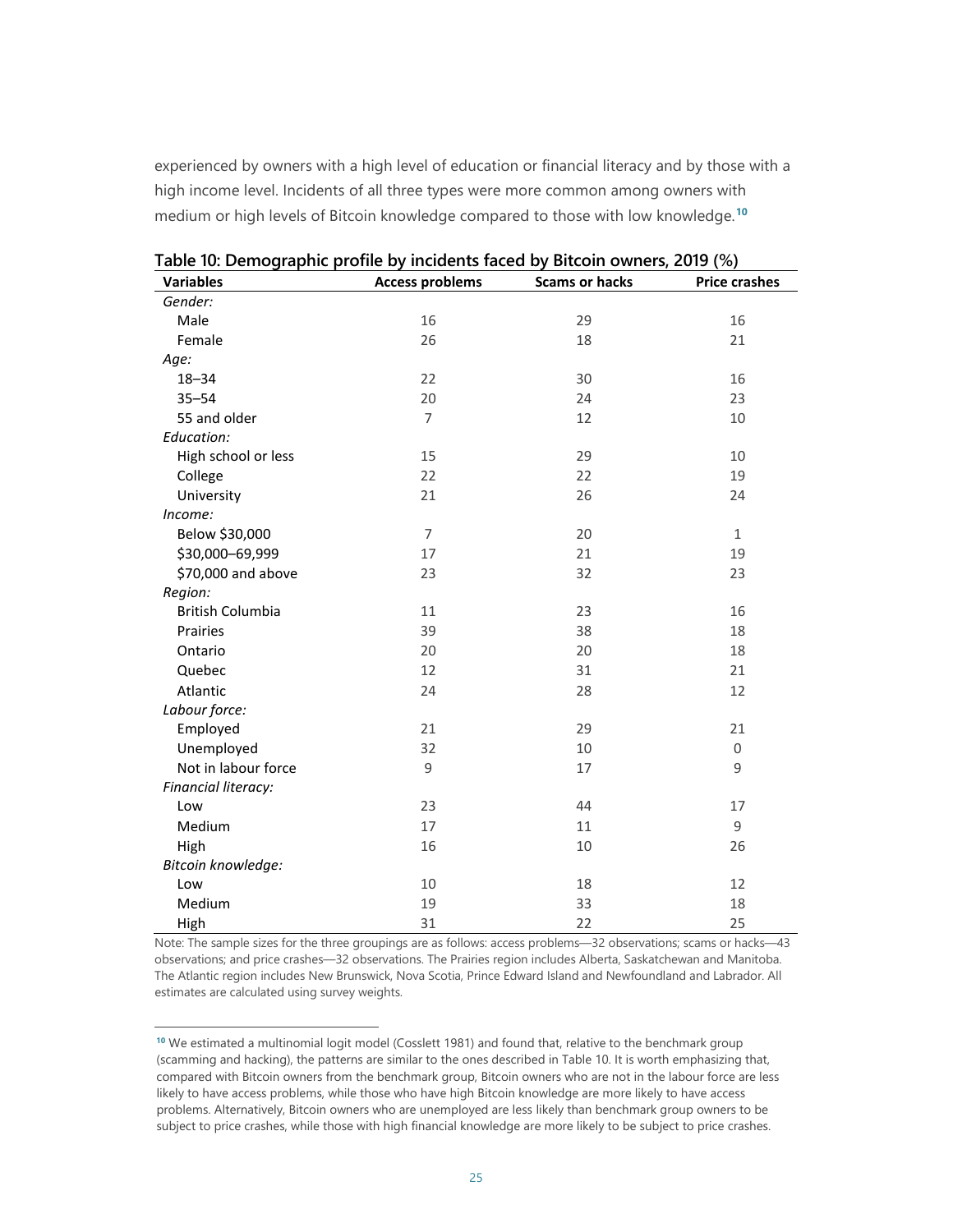# **5 Conclusions**

Using survey data, we study the awareness and ownership of Bitcoin in Canada between 2016 and 2020. We find that since 2018, Canadians' awareness and ownership of Bitcoin have been stable: nearly 90% of Canadians stated they had heard of Bitcoin and around 5% owned it. While the demographic composition of ownership has shifted over time, Bitcoin owners are consistently more likely to be young, male, and have higher education. Ownership of other cryptocurrencies remained low, with ownership of stablecoins particularly rare. Even among those who had heard of Bitcoin, only 5% had also heard of stablecoins.

The main reason for owning Bitcoin in 2019, as reported by Canadians, remained investment, followed closely by reasons related to technology. The share of Canadians in 2019 who owned Bitcoin because of payments fell, and Canadians were less likely than in 2018 to say they had used Bitcoin in the past year for purchases or person-to-person transfers. In contrast, non-owners stated that their main reasons for *not* owning Bitcoin included a lack of knowledge about the technology, a lack of trust in private digital currencies and the fact that their existing methods of payment meet their current needs.

With specialized surveys on Bitcoin and other cryptocurrencies, we can dig deeper into the usage habits of cryptocurrency owners. For example, Bitcoin owners have held fewer bitcoins in their wallets over time, though this is concurrent with rising Canadian-dollar prices per bitcoin. Bitcoin users varied in how they usually accessed the cryptocurrency. About half said they used mobile app or web exchanges to buy Bitcoin, while one-fifth said they mostly mined. Access to Bitcoin through ATMs was less common, at about 9%.

Cryptocurrency users can be susceptible to financial and security risks. About 18% of past and current Bitcoin owners stated they had lost money as a result of a price crash. Furthermore, 14% of Canadians stated they had lost access to their personal wallets and 12% had participated in an initial coin offering that ended up being a scam. The interaction between financial literacy and participation in the market for cryptoassets is an important area to explore. While Bitcoin owners are more knowledgeable than non-owners about Bitcoin technology, they also perform worse on tests of financial literacy, despite having higher education levels.

While ownership and use of Bitcoin and other cryptocurrencies remain at low levels, it is important to continue to monitor trends as the market and technologies develop. This will allow the Bank to make informed policy decisions related to currency and financial stability.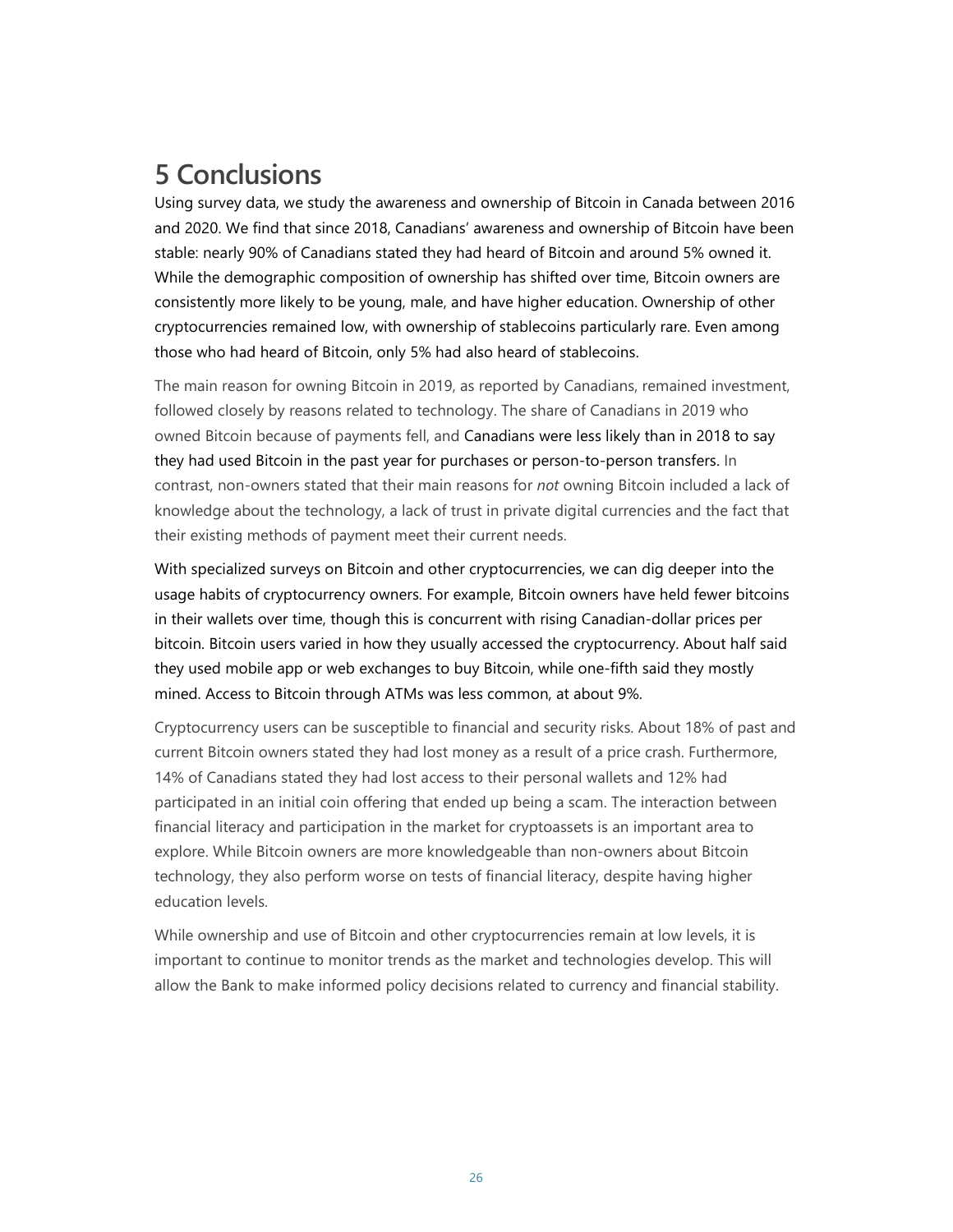## **References**

- Auer, R. and D. Tercero-Lucas. 2021. "Distrust or Speculation? The Socioeconomic Drivers of U.S. Cryptocurrency Investments." Bank for International Settlements Working Paper No. 951.
- Bambrough, B. 2018. "Bitcoin Prices Hold Steady After Sudden Canadian Exchange Shutdown." *Forbes*, October 29.
- Bank of Canada. 2019*. [Financial System Review—2019](https://www.bankofcanada.ca/2019/05/financial-system-review-2019)*.
- Bank of Canada. 2020. ["Contingency Planning for a Central Bank Digital Currency."](https://www.bankofcanada.ca/2020/02/contingency-planning-central-bank-digital-currency/) Bank of Canada Background Paper (February 25).
- Chen, H., W. Engert, M. H. Felt, K. P. Huynh, G. Nicholls, D. O'Habib and J. Zhu. 2021. "Cash and COVID-19: The Impact of the Second Wave in Canada." Bank of Canada Staff Discussion Paper 2021-12.
- Chen, S., S. Doerr, J. Frost, L. Gambacorta and H. S. Shin. 2021. "The Fintech Gender Gap." Bank for International Settlements Working Paper No. 931.
- Cosslett, S. R. 1981. "Maximum Likelihood Estimator for Choice-Based Samples." *Econometrica* 49 (5): 1289–1316.
- Deville, J. C., C. E. Sarndal and O. Sautory. 1993. "Generalized Raking Procedures in Survey Sampling." *Journal of the American Statistical Association* 88 (423): 1013–1020.
- Ernst and Young. 2019. "Fifth Report of the Monitor." Bankruptcy Proceedings in the Supreme Court of Nova Scotia, Halifax, No. 484742.
- Fujiki, H. 2020. "Who Adopts Crypto Assets in Japan? Evidence from the 2019 Financial Literacy Survey." *Journal of the Japanese and International Economies* 58 (C).
- Henry, C. S., K. P. Huynh and G. Nicholls. 2018. "Bitcoin Awareness and Usage in Canada." *Journal of Digital Banking* 2 (4): 311–337.
- Henry, C. S., K. P. Huynh and G. Nicholls. 2019a. "Bitcoin Awareness and Usage in Canada: An Update." *Journal of Investing* 28 (3): 21–31.
- Henry, C. S., K. P. Huynh and G. Nicholls. 2019b. "2018 Bitcoin Omnibus Survey: Awareness and Usage." Bank of Canada Staff Discussion Paper No. 2019-10.
- Howell, S. T., M. Niessner and D. Yermack. 2020. "Initial Coin Offerings: Financing Growth with Cryptocurrency Token Sales." *Review of Financial Studies* 33 (9): 3925–3974.
- Kahn, C. M., F. Rivadeneyra and T.-N. Wong. 2021. "Eggs in One Basket: Security and Convenience of Digital Currencies." Bank of Canada Staff Working Paper No. 2021-6.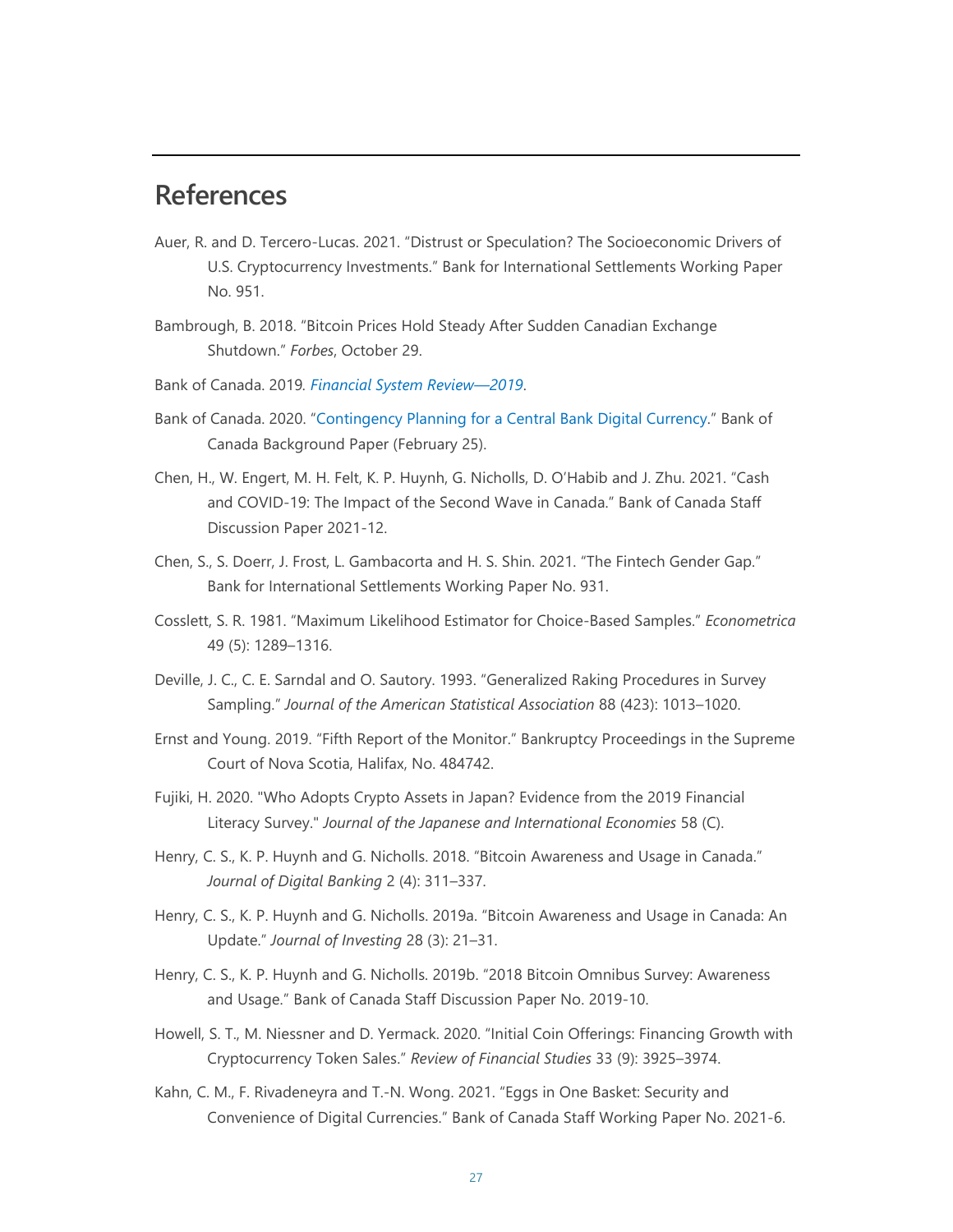- Lane, T. 2020. "Money and Payments in the Digital Age." Remarks at the CFA Montreal FinTech RDV 2020, Montreal, Quebec, February 25.
- Lusardi, A. and O. S. Mitchell. 2014. "The Economic Importance of Financial Literacy: Theory and Evidence." *Journal of Economic Literature* 52 (1): 5–44.
- Panos, G. A., T. Karkkainen and A. Atkinson. 2020. "Financial Literacy and Attitudes to Cryptocurrencies." Responsible Banking and Finance Working Paper No. 20-002.
- RCMP (Royal Canadian Mounted Police). 2021. ["Cryptocurrency Fraud on the Rise in Canada,](https://bc-cb.rcmp-grc.gc.ca/ViewPage.action?siteNodeId=2087&languageId=1&contentId=68723)  [Don't Fall Victim."](https://bc-cb.rcmp-grc.gc.ca/ViewPage.action?siteNodeId=2087&languageId=1&contentId=68723) B.C., Federal Serious and Organized Crime, Newsroom, March 23.
- United States Department of Justice. 2020. "Two People Indicted For \$30 Million Dollar Fraud Scheme Involving Blockchain Technology Company." US Attorney's Office, District of New Jersey News, January 17.